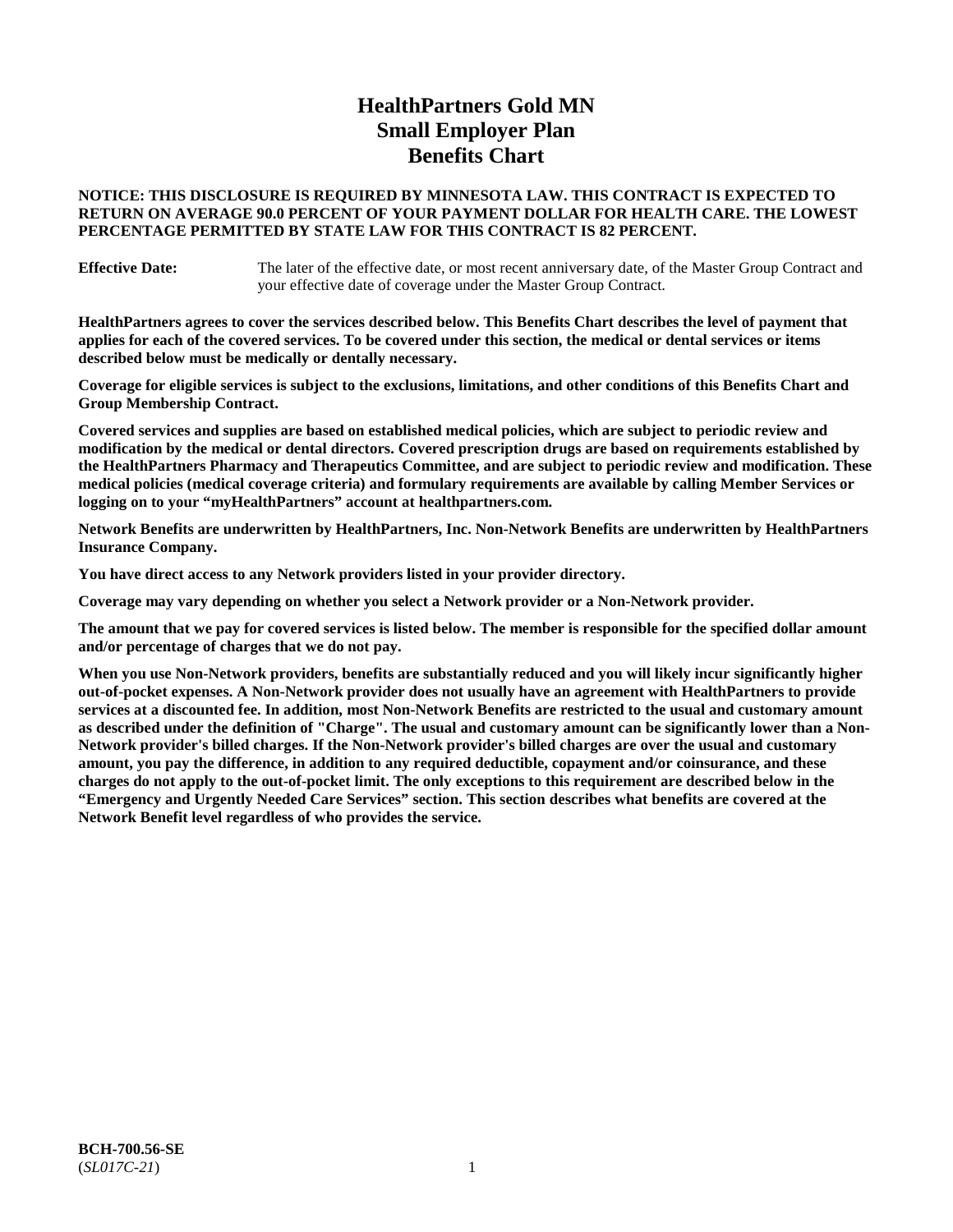# **These definitions apply to this Benefits Chart. They also apply to the Contract.**

| <b>Biosimilar Drugs:</b> | A prescription drug, approved by the Food and Drug Administration (FDA), that the FDA has<br>determined is biosimilar to and interchangeable with a biological brand name drug. Biosimilar<br>drugs are not considered generic drugs and are not covered under the generic drug benefit.                                                                                                                                                                                                                                                                                                                                           |
|--------------------------|------------------------------------------------------------------------------------------------------------------------------------------------------------------------------------------------------------------------------------------------------------------------------------------------------------------------------------------------------------------------------------------------------------------------------------------------------------------------------------------------------------------------------------------------------------------------------------------------------------------------------------|
| <b>Brand Name Drug:</b>  | A prescription drug, approved by the Food and Drug Administration (FDA), that is manufactured,<br>sold, or licensed for sale under a trademark by the pharmaceutical company that originally<br>researched and developed the drug. Brand name drugs have the same active-ingredient formula as<br>the generic version of the drug. However, generic drugs are manufactured and sold by other drug<br>manufacturers and are generally not available until after the patent on the brand name drug has<br>expired. A few brand name drugs may be covered at the generic drug benefit level if this is<br>indicated on the formulary. |
| <b>Calendar Year:</b>    | This is the 12-month period beginning 12:01 A.M. Central Time, on January 1, and ending 12:00<br>A.M. Central Time of the next following December 31.                                                                                                                                                                                                                                                                                                                                                                                                                                                                              |
| <b>Charge:</b>           | For covered services delivered by participating network providers, this is the provider's discounted<br>charge for a given medical/surgical service, procedure or item.                                                                                                                                                                                                                                                                                                                                                                                                                                                            |
|                          | For covered services delivered by non-network providers, a contracted rate may apply if such<br>arrangement is available to HealthPartners.                                                                                                                                                                                                                                                                                                                                                                                                                                                                                        |
|                          | For the Usual and Customary charge for covered services delivered by non-network providers, our<br>payment is calculated using one of the following options to be determined at HealthPartners'<br>discretion: 1) a percentage of the Medicare fee schedule; 2) a comparable schedule if the services<br>is not on the Medicare fee schedule; 3) a commercially reasonable rate for such service.                                                                                                                                                                                                                                  |
|                          | The Usual and Customary Charge is the maximum amount allowed that we consider in the<br>calculation of the payment of charges incurred for certain covered services. You must pay for any<br>charges above the usual and customary charge, and they do not apply to the out-of-pocket limit.                                                                                                                                                                                                                                                                                                                                       |
|                          | A charge is incurred for covered ambulatory medical and surgical services, on the date the service<br>or item is provided. A charge is incurred for covered inpatient services, on the date of admission to<br>a hospital. To be covered, a charge must be incurred on or after the member's effective date and<br>on or before the termination date.                                                                                                                                                                                                                                                                              |
| Copayment/Coinsurance:   | The specified dollar amount, or percentage, of charges incurred for covered services, which we do<br>not pay, but which a member must pay, each time a member receives certain medical services,<br>procedures or items. Our payment for those covered services or items begins after the copayment<br>or coinsurance is satisfied. Covered services or items requiring a copayment or coinsurance are<br>specified in this Benefits Chart.                                                                                                                                                                                        |
|                          | For services provided by a network provider:                                                                                                                                                                                                                                                                                                                                                                                                                                                                                                                                                                                       |
|                          | An amount which is listed as a flat dollar copayment is applied to a network provider's discounted<br>charges for a given service. However, if the network provider's discounted charge for a service or<br>item is less than the flat dollar copayment, you will pay the network provider's discounted charge.<br>An amount which is listed as a percentage of charges or coinsurance is based on the network<br>provider's discounted charges, calculated at the time the claim is processed, which may include an<br>agreed upon fee schedule rate for case rate or withhold arrangements.                                      |
|                          | For services provided by a non-network provider:                                                                                                                                                                                                                                                                                                                                                                                                                                                                                                                                                                                   |
|                          | Any copayment or coinsurance is applied to the lesser of the provider's charges or the usual and<br>customary charge for a service.                                                                                                                                                                                                                                                                                                                                                                                                                                                                                                |
|                          | A copayment or coinsurance is due at the time a service is provided, or when billed by the<br>provider. The copayment or coinsurance applicable for a scheduled visit with a network provider<br>will be collected for each visit, late cancellation and failed appointment. Services may not be<br>withheld for failure to pay a deductible or coinsurance at or prior to the time of service.                                                                                                                                                                                                                                    |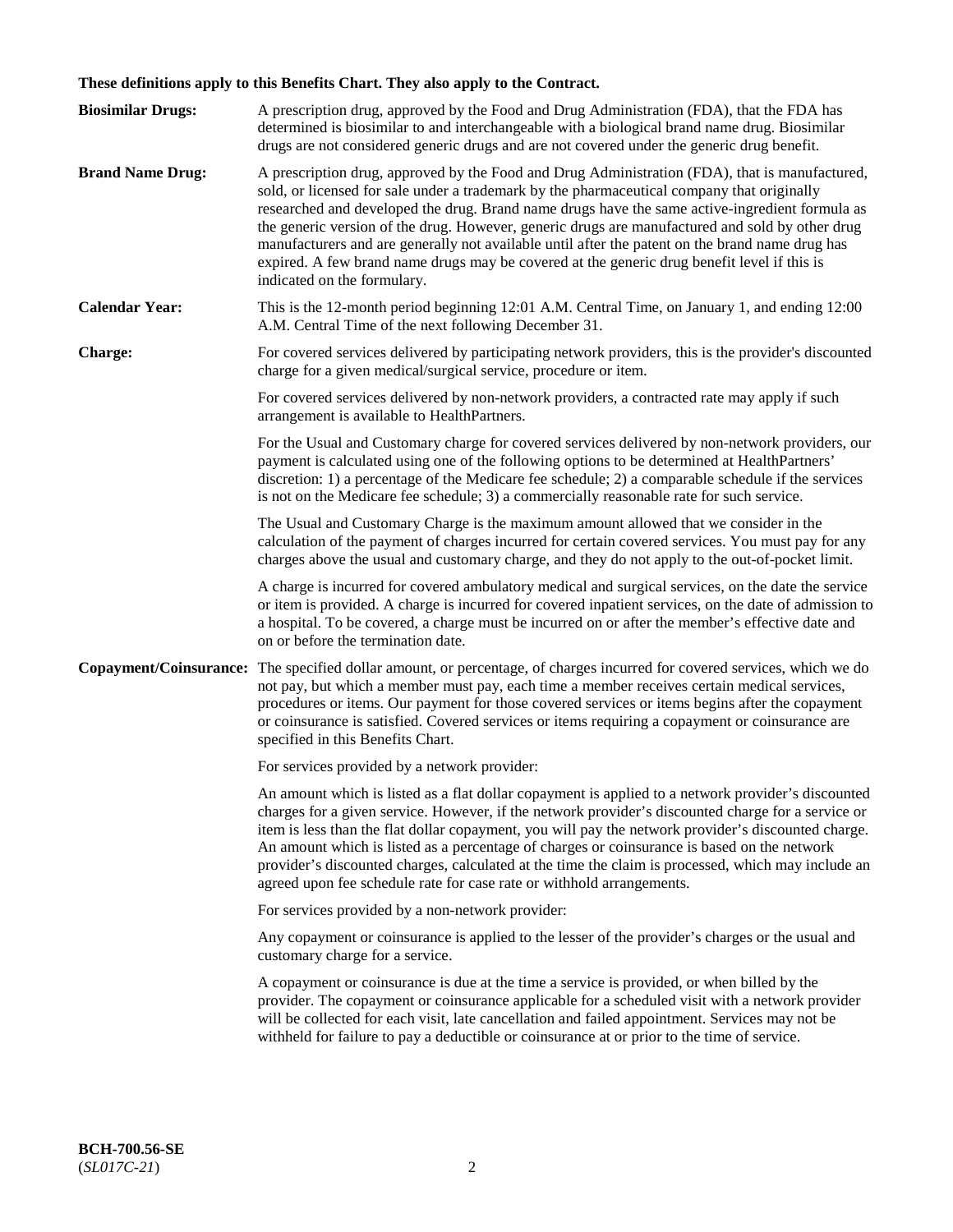| Deductible:                | The specified dollar amount of charges incurred for covered services, which we do not pay, but a<br>member or a family has to pay first in a calendar year. Our payment for those services or items<br>begins after the deductible is satisfied. For network providers, the amount of the charges that apply<br>to the deductible are based on the network provider's discounted charges, calculated at the time<br>the claim is processed, which may include an agreed upon fee schedule rate for case rate or<br>withhold arrangements. For non-network providers, the amount of charges that apply to the<br>deductible are the lesser of the provider's charges or the usual and customary charge for a service.                                                                                                                                                                                                                                                                                                                                                                                                                                                                                                                                             |
|----------------------------|------------------------------------------------------------------------------------------------------------------------------------------------------------------------------------------------------------------------------------------------------------------------------------------------------------------------------------------------------------------------------------------------------------------------------------------------------------------------------------------------------------------------------------------------------------------------------------------------------------------------------------------------------------------------------------------------------------------------------------------------------------------------------------------------------------------------------------------------------------------------------------------------------------------------------------------------------------------------------------------------------------------------------------------------------------------------------------------------------------------------------------------------------------------------------------------------------------------------------------------------------------------|
|                            | Any amounts paid or reimbursed by a third party, including but not limited to: point of service<br>rebates, manufacturer coupons, manufacturer debit cards or other forms of direct reimbursement to<br>a member for a product or service, will not apply toward your deductible, to the extent permitted<br>under state and federal law.                                                                                                                                                                                                                                                                                                                                                                                                                                                                                                                                                                                                                                                                                                                                                                                                                                                                                                                        |
|                            | Your plan has an embedded deductible. This means once a member meets the individual<br>deductible, the plan begins paying benefits for that person. If two or more members of the family<br>meet the family deductible, the plan begins paying benefits for all members of the family,<br>regardless of whether each member has met the individual deductible. However, a member may<br>not contribute more than the individual deductible toward the family deductible.                                                                                                                                                                                                                                                                                                                                                                                                                                                                                                                                                                                                                                                                                                                                                                                         |
|                            | All services are subject to the deductible unless otherwise indicated below in this Benefits Chart.                                                                                                                                                                                                                                                                                                                                                                                                                                                                                                                                                                                                                                                                                                                                                                                                                                                                                                                                                                                                                                                                                                                                                              |
| Formulary:                 | This is a current list, which may be revised from time to time, of formulary prescription drugs,<br>medications, equipment and supplies covered by us as indicated in the Benefits Chart which are<br>covered at the highest benefit level. Some drugs may require prior authorization to be covered as<br>formulary drugs. You may be granted an exception to the formulary that is available to you upon<br>request. These guidelines and procedures include exceptions to the formulary for anti-psychotic<br>prescription drugs prescribed to treat emotional disturbances or mental illness if your health care<br>provider (1) indicates to the dispensing pharmacist, orally or in writing, that the prescription must<br>be dispensed as indicated and (2) certifies in writing to us that the prescribed drug will best treat<br>your condition. Also, you may continue to receive certain non-formulary prescription drugs for<br>diagnosed mental illness or emotional disturbance when our formulary changes or you change<br>health plans for up to one year following the change. We also have written guidelines and<br>procedures for granting formulary exceptions for other drugs that are available to you upon request<br>or on our website. |
|                            | <b>HMO Formulary Exception Process (including antipsychotic drugs).</b> If you are prescribed a<br>drug, we must promptly grant you an exception to our formulary when your health care provider<br>indicates to us that:                                                                                                                                                                                                                                                                                                                                                                                                                                                                                                                                                                                                                                                                                                                                                                                                                                                                                                                                                                                                                                        |
|                            | (1) the formulary drug causes an adverse reaction to the patient;<br>(2) the formulary drug is contraindicated for the patient; or<br>(3) the health care provider demonstrates that the prescription drug must be dispensed as written<br>to provide maximum medical benefit to the patient.                                                                                                                                                                                                                                                                                                                                                                                                                                                                                                                                                                                                                                                                                                                                                                                                                                                                                                                                                                    |
|                            | The formulary, and information on drugs that require authorization, are available by calling<br>Member Services or logging on to your "myHealthPartners" account at healthpartners.com.                                                                                                                                                                                                                                                                                                                                                                                                                                                                                                                                                                                                                                                                                                                                                                                                                                                                                                                                                                                                                                                                          |
|                            | Formulary Changes. The formulary may change throughout the year. If you are affected by a<br>formulary change, you will receive at least 30 days' advanced notice of that change, and you<br>may request a formulary exception.                                                                                                                                                                                                                                                                                                                                                                                                                                                                                                                                                                                                                                                                                                                                                                                                                                                                                                                                                                                                                                  |
| <b>Generic Drug:</b>       | A prescription drug, approved by the Food and Drug Administration (FDA) that the FDA has<br>determined is comparable to a brand name drug product in dosage form, strength, route of<br>administration, quality, intended use and documented bioequivalence. Generally, generic drugs<br>cost less than brand name drugs. Some brand name drugs may be covered at the generic drug<br>benefit level if this is indicated on the formulary.                                                                                                                                                                                                                                                                                                                                                                                                                                                                                                                                                                                                                                                                                                                                                                                                                       |
| <b>Non-Formulary Drug:</b> | This is a prescription drug approved by the Food and Drug Administration (FDA) that is not on<br>the formulary, is medically necessary and is not investigative or otherwise excluded under this<br>Benefits Chart.                                                                                                                                                                                                                                                                                                                                                                                                                                                                                                                                                                                                                                                                                                                                                                                                                                                                                                                                                                                                                                              |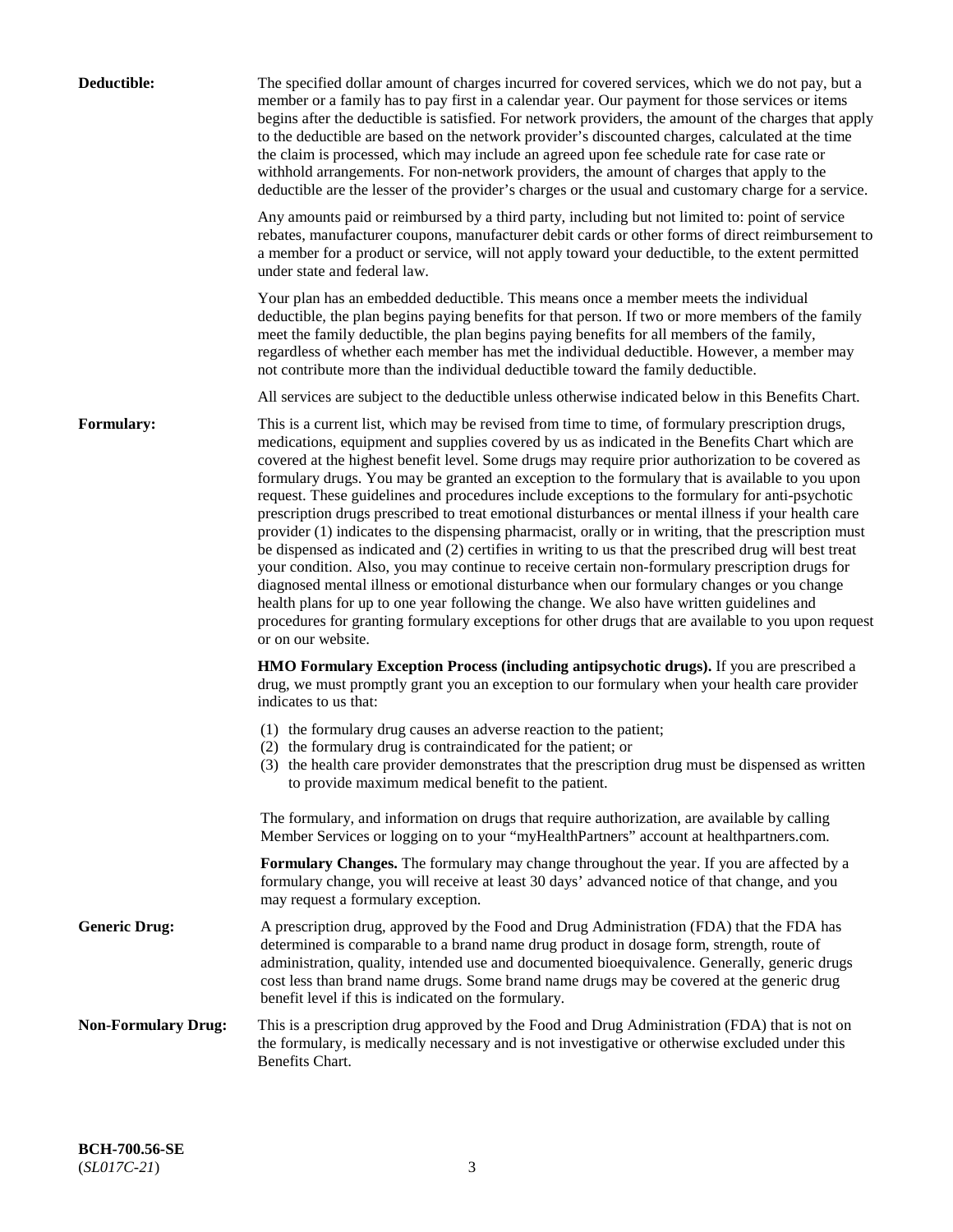| <b>Out-of-Pocket Expenses:</b> | You pay the specified copayments/coinsurance and deductibles applicable for particular services,<br>subject to the out-of-pocket limit described below. These amounts are in addition to the monthly<br>enrollment payments.                                                                                                                                                                                                                                                                                                        |
|--------------------------------|-------------------------------------------------------------------------------------------------------------------------------------------------------------------------------------------------------------------------------------------------------------------------------------------------------------------------------------------------------------------------------------------------------------------------------------------------------------------------------------------------------------------------------------|
| <b>Out-of-Pocket Limit:</b>    | You pay the copayments/coinsurance and deductibles for covered services, to the individual or<br>family out-of-pocket limit. Thereafter we cover 100% of the charges incurred for all other covered<br>services, for the rest of the calendar year. You pay amounts greater than the out-of-pocket limit if<br>you exceed any visit or day limits.                                                                                                                                                                                  |
|                                | Non-Network Benefits above the usual and customary charge (see definition of charge above) do<br>not apply to the out-of-pocket limit.                                                                                                                                                                                                                                                                                                                                                                                              |
|                                | Non-Network benefits for transplant surgery do not apply to the out-of-pocket limit.                                                                                                                                                                                                                                                                                                                                                                                                                                                |
|                                | Any amounts paid or reimbursed by a third party, including but not limited to: point of service<br>rebates, manufacturer coupons, manufacturer debit cards or other forms of direct reimbursement to<br>a member for a product or service, will not apply as an out of pocket expense, to the extent<br>permitted under state and federal law.                                                                                                                                                                                      |
|                                | You are responsible to keep track of the out-of-pocket expenses. Contact our Member Services<br>department for assistance in determining the amount paid by the enrollee for specific eligible<br>services received. Claims for reimbursement under the out-of-pocket limit provisions are subject<br>to the same time limits and provisions described under the "Claims Provisions" section of the<br>Contract.                                                                                                                    |
| <b>Specialty Drug List:</b>    | This is a current list, which may be revised from time to time, of prescription drugs, medications,<br>equipment and supplies, which are typically bio-pharmaceuticals. The purpose of a specialty drug<br>list is to facilitate enhanced monitoring of complex therapies used to treat specific conditions.<br>Specialty drugs are covered by us as indicated in this Benefits Chart. The specialty drug list is<br>available by calling Member Services or logging on to your "myHealthPartners" account at<br>healthpartners.com |
| virtuwell:                     | This is an online service that you may use to receive a diagnosis and treatment for certain routine<br>conditions, such as a cold and flu, ear pain and sinus infections. You may access the virtuwell<br>website at virtuwell.com.                                                                                                                                                                                                                                                                                                 |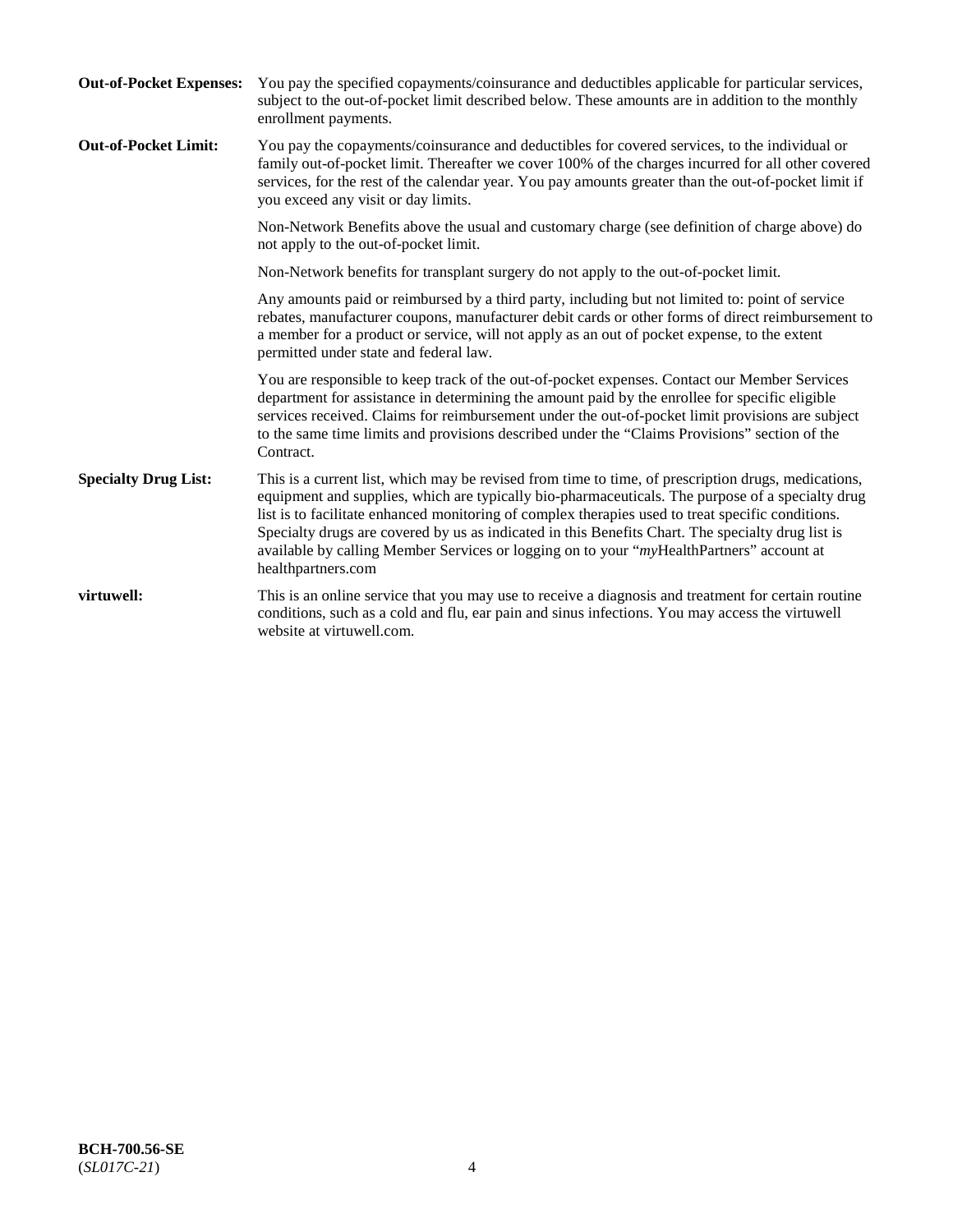# **DEDUCTIBLES AND OUT-OF-POCKET LIMITS**

### **Individual Calendar Year Deductible**

| <b>Network Benefits</b> | <b>Non-Network Benefits</b> |
|-------------------------|-----------------------------|
| \$2,000                 | \$10,000                    |

# **Family Calendar Year Deductible**

| <b>Network Benefits</b> | <b>Non-Network Benefits</b> |
|-------------------------|-----------------------------|
| \$6,000                 | \$20,000                    |

Separate deductibles must be satisfied under the Network Benefits and Non-Network Benefits.

Your plan has an embedded deductible. This means once a member meets the individual deductible, the plan begins paying benefits for that person. If two or more members of the family meet the family deductible, the plan begins paying benefits for all members of the family, regardless of whether each member has met the individual deductible. However, a member may not contribute more than the individual deductible toward the family deductible.

Any amounts paid or reimbursed by a third party, including but not limited to: point of service rebates, manufacturer coupons, debit cards or other forms of direct reimbursement to a member for a product or service, will not apply toward your deductible, to the extent permitted under state and federal law.

#### **Individual Calendar Year Out-of-Pocket Limit**

| <b>Network Benefits</b> | <b>Non-Network Benefits</b> |
|-------------------------|-----------------------------|
| \$6,500                 | \$30,000                    |

#### **Family Calendar Year Out-of-Pocket Limit**

| <b>Network Benefits</b> | <b>Non-Network Benefits</b> |
|-------------------------|-----------------------------|
| \$13,000                | \$60,000                    |

Separate Out-of-Pocket Limits must be satisfied under the Network Benefits and Non-Network Benefits.

Non-Network Benefits above the usual and customary charge will not apply toward the individual or family out-of-pocket limit.

Any amounts paid or reimbursed by a third party, including but not limited to: point of service rebates, manufacturer coupons, manufacturer debit cards or other forms of direct reimbursement to a member for a product or service, will not apply as an out of pocket expense, to the extent permitted under state and federal law.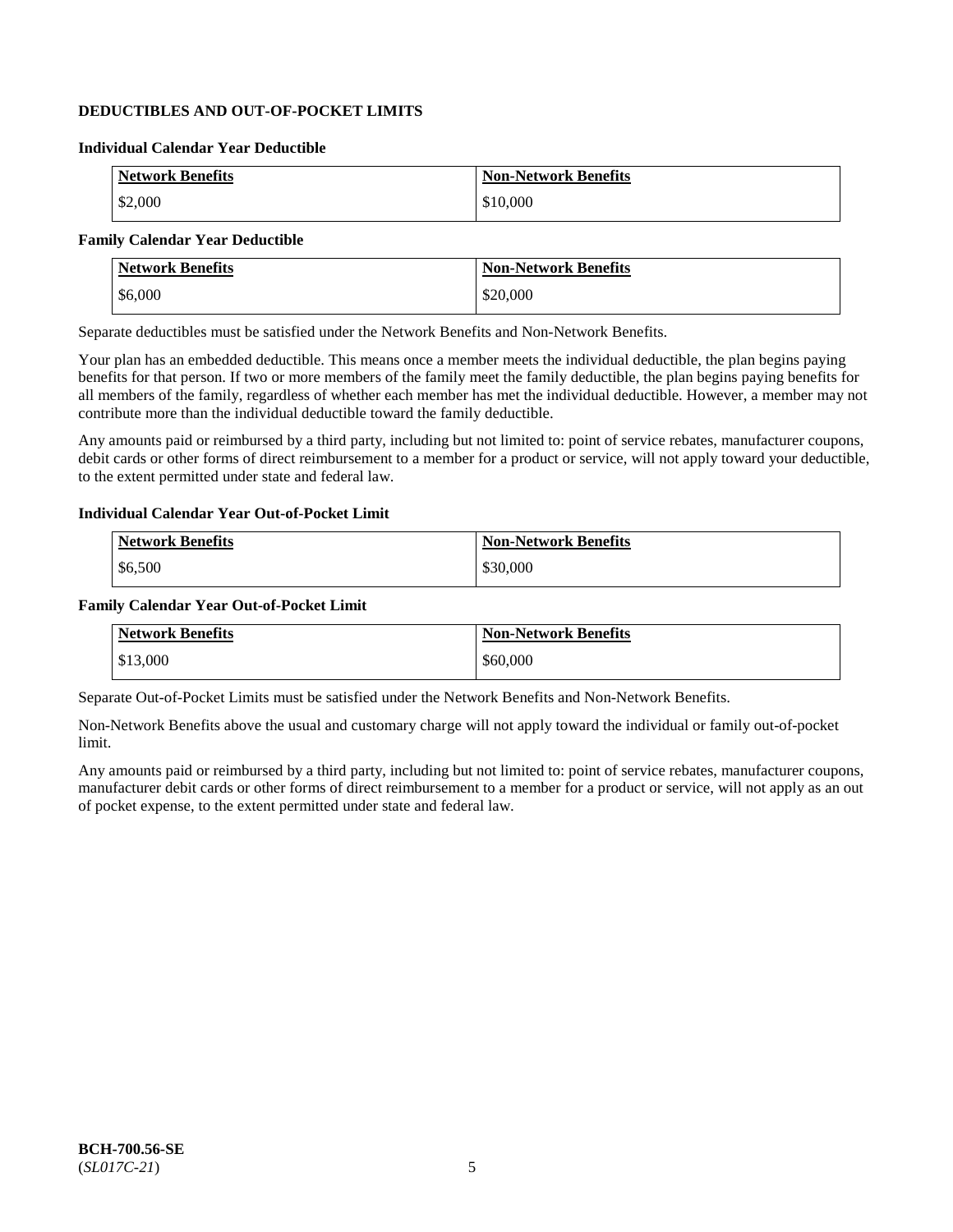# **AMBULANCE AND MEDICAL TRANSPORTATION**

# **Covered Services:**

We cover ambulance and medical transportation for medical emergencies and as shown below.

We also cover medically necessary, non-emergency medical transportation if it meets our medical coverage criteria.

Covered services and supplies are based on established medical policies, which are subject to periodic review and modification by the medical or dental directors. These medical policies (medical coverage criteria) and applicable prior authorization requirements are available by calling Member Services or logging on to your "myHealthPartners" account at [healthpartners.com.](https://www.healthpartners.com/hp/index.html)

# **Ambulance and medical transportation for medical emergencies (other than non-emergency fixed wing air ambulance transportation)**

| Network Benefits             | <b>Non-Network Benefits</b> |
|------------------------------|-----------------------------|
| 70% of the charges incurred. | See Network Benefits.       |

# **Non-emergency fixed wing air ambulance transportation**

| Network Benefits             | <b>Non-Network Benefits</b>  |
|------------------------------|------------------------------|
| 70% of the charges incurred. | 50% of the charges incurred. |

# **Not Covered:**

See "Services Not Covered" in the Group Membership Contract.

# **BEHAVIORAL HEALTH SERVICES**

# **Covered Services:**

Covered services are based on established medical policies, which are subject to periodic review and modification by the medical directors. These medical policies (medical coverage criteria) are available by calling Member Services or logging on to your "*my*HealthPartners" account at [healthpartners.com.](http://www.healthpartners.com/)

You have rights to parity in mental health and substance use disorder treatment as required by the federal Mental Health Parity and Addiction Equity Act and Minnesota Statutes, section 62Q.47. These laws require:

- That mental health and substance abuse services be covered on the same basis as medical services;
- That cost-sharing for mental health and substance abuse services can be no more restrictive than cost-sharing for similar medical services;
- That treatment restrictions and limitation such as prior authorization and medical necessity can be no more restrictive than for similar medical services;
- That if enrollees have concerns they can call Member Services, file a complaint with HealthPartners, or file a complaint with the Minnesota Department of Health.

# **Mental Health Services**

We cover services for: mental health diagnoses as described in the Diagnostic and Statistical Manual of Mental Disorders – Fifth Edition (DSM-5) (most recent edition) that lead to significant disruption of function in the member's life.

We also provide coverage for mental health treatment ordered by a Minnesota court under a valid court order that is issued on the basis of a behavioral care evaluation performed by a licensed psychiatrist or doctoral level licensed psychologist, which includes a diagnosis and an individual treatment plan for care in the most appropriate, least restrictive environment. We must be given a copy of the court order and the behavioral care evaluation, and the service must be a covered benefit under this plan, and the service must be provided by a network provider, or other provider as required by law. We cover the evaluation upon which the court order was based if it was provided by a network provider. We also provide coverage for the initial mental health evaluation of a child, regardless of whether that evaluation leads to a court order for treatment, if the evaluation is ordered by a Minnesota juvenile court.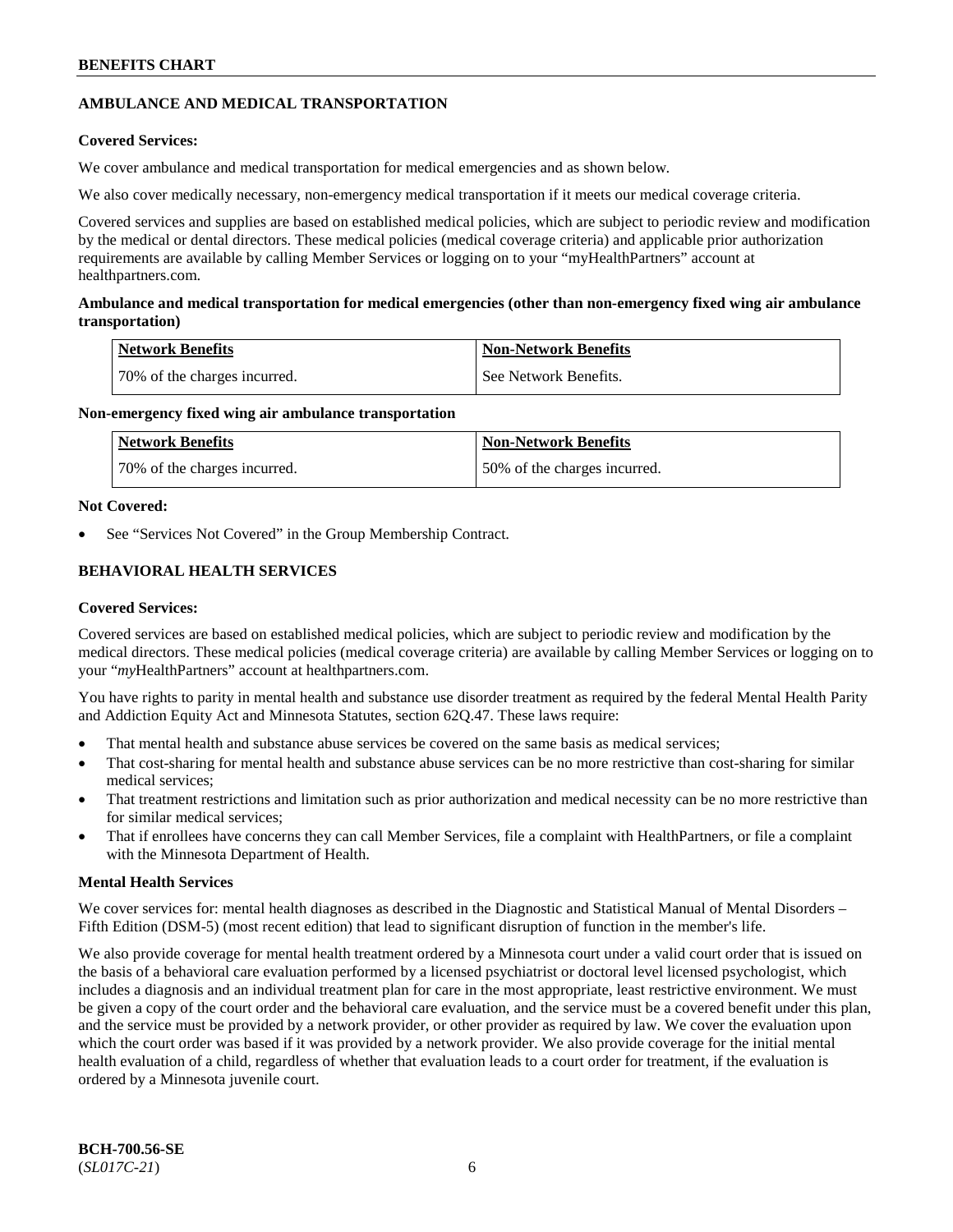**Outpatient Services, including intensive outpatient and day treatment:** We cover medically necessary outpatient professional mental health services for evaluation, crisis intervention, and treatment of mental health disorders.

A comprehensive diagnostic assessment will be made of each patient as the basis for a determination by a mental health professional, concerning the appropriate treatment and the extent of services required.

Outpatient services we cover for a diagnosed mental health condition include the following:

- Individual, group, family, and multi-family therapy;
- Medication management provided by a physician, certified nurse practitioner, or physician's assistant;
- Psychological testing services for the purposes of determining the differential diagnoses and treatment planning for patients currently receiving behavioral health services;
- Day treatment and intensive outpatient services in a licensed program;
- Partial hospitalization services in a licensed hospital or community mental health center;
- Psychotherapy and nursing services provided in the home if authorized by us; and
- Treatment for gender dysphoria that meets medical coverage criteria.

| <b>Network Benefits</b>                                                                                                                     | <b>Non-Network Benefits</b>  |
|---------------------------------------------------------------------------------------------------------------------------------------------|------------------------------|
| 100% of the charges incurred, subject to a member<br>copayment of \$50 per visit.<br>Deductible does not apply.                             | 50% of the charges incurred. |
| For family therapy, only one member copayment will<br>be charged, regardless of the number of members<br>primarily involved in the therapy. |                              |

#### **Group Therapy**

| Network Benefits                                                                                                | <b>Non-Network Benefits</b>  |
|-----------------------------------------------------------------------------------------------------------------|------------------------------|
| 100% of the charges incurred, subject to a member<br>copayment of \$25 per visit.<br>Deductible does not apply. | 50% of the charges incurred. |

**Inpatient Services, including psychiatric residential treatment:** We cover medically necessary inpatient services in a hospital and professional services for treatment of mental health disorders. Medical stabilization is covered under inpatient hospital services in the "Hospital and Skilled Nursing Facility Services" section.

We also cover medically necessary psychiatric residential treatment for adults and emotionally disabled children as diagnosed by a physician. This care must be authorized by us and provided by a hospital or residential behavioral health treatment facility licensed by the local state or Health and Human Services Department. Services not covered under this benefit include shelter services, correctional services, detention services, transitional services, group residential services, foster care services and wilderness programs.

| Network Benefits             | <b>Non-Network Benefits</b>  |
|------------------------------|------------------------------|
| 70% of the charges incurred. | 50% of the charges incurred. |

#### **Chemical Health Services**

We cover medically necessary services for assessments by a licensed alcohol and drug counselor and treatment of Substance-Related Disorders as defined in the latest edition of the DSM-5.

**Outpatient Services, including intensive outpatient and day treatment services:** We cover medically necessary outpatient professional services for the diagnosis and treatment of chemical dependency. Chemical dependency treatment programs must be licensed by the applicable state agency.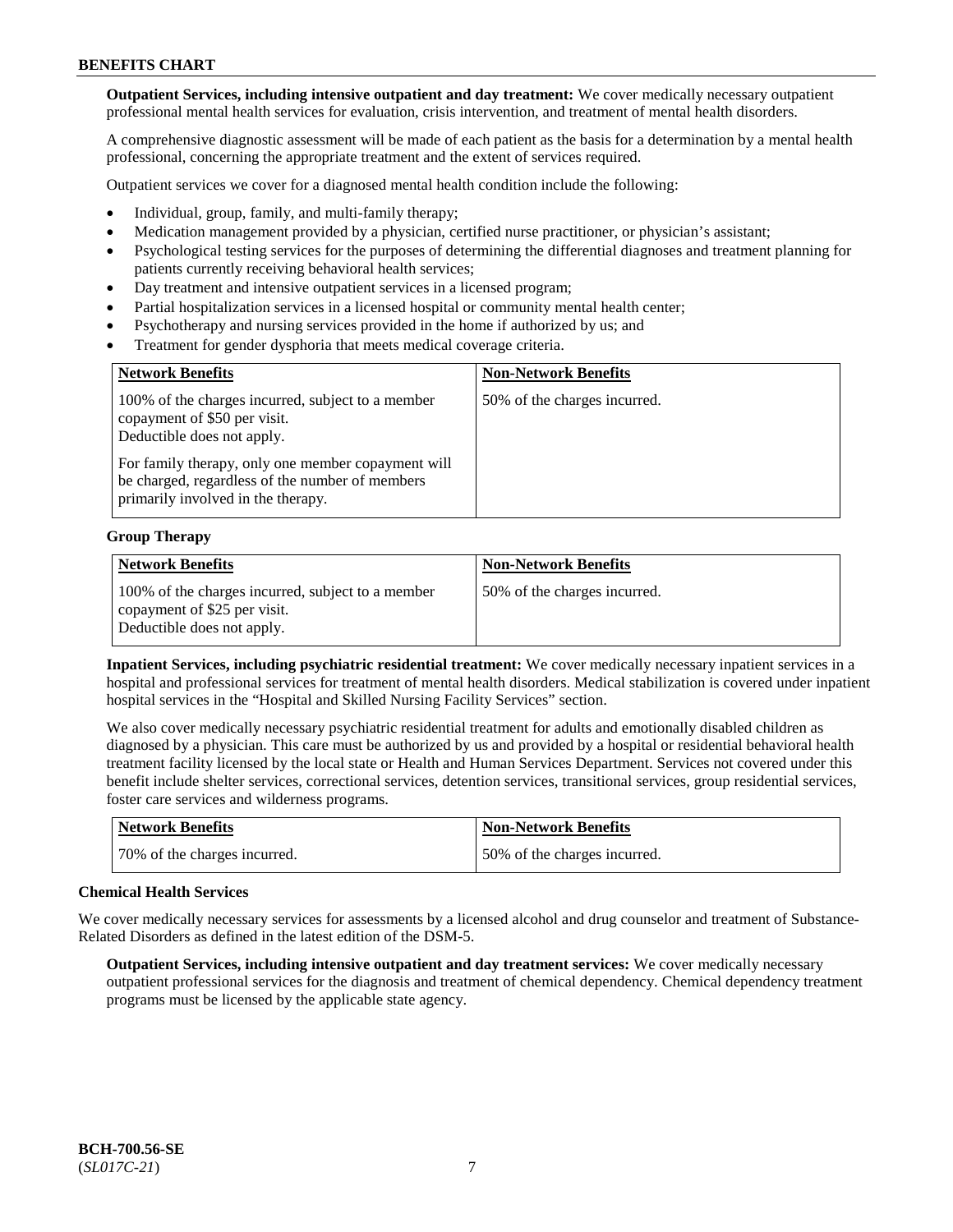Outpatient services we cover for a diagnosed chemical dependency condition include the following:

- Individual, group, family, and multi-family therapy provided in an office setting;
- Opiate replacement therapy including methadone and buprenorphine treatment; and
- Day treatment and intensive outpatient services in a licensed program.

| <b>Network Benefits</b>                                                                                                                     | <b>Non-Network Benefits</b>  |
|---------------------------------------------------------------------------------------------------------------------------------------------|------------------------------|
| 100% of the charges incurred, subject to a member<br>copayment of \$50 per visit.<br>Deductible does not apply.                             | 50% of the charges incurred. |
| For family therapy, only one member copayment will<br>be charged, regardless of the number of members<br>primarily involved in the therapy. |                              |

**Inpatient Services:** We cover medically necessary inpatient services in a hospital or primary residential treatment in a licensed chemical health treatment center. Primary residential treatment is an intensive residential treatment program of limited duration, typically 30 days or less.

We cover services provided in a hospital that is licensed by the local state and accredited by Medicare.

**Detoxification Services.** We cover detoxification services in a hospital or community detoxification facility if it is licensed by the local Health and Human Services Department.

| <b>Network Benefits</b>      | <b>Non-Network Benefits</b>  |
|------------------------------|------------------------------|
| 70% of the charges incurred. | 50% of the charges incurred. |

#### **Not Covered:**

See "Services Not Covered" in the Group Membership Contract.

# **CHIROPRACTIC SERVICES**

#### **Covered Services:**

We cover chiropractic services for rehabilitative care, provided to diagnose and treat acute neuromusculo-skeletal conditions.

Massage therapy which is performed in conjunction with other treatment/modalities by a chiropractor, is part of a prescribed treatment plan and is not billed separately is covered.

| <b>Network Benefits</b>                                                                                         | <b>Non-Network Benefits</b>                                           |
|-----------------------------------------------------------------------------------------------------------------|-----------------------------------------------------------------------|
| 100% of the charges incurred, subject to a member<br>copayment of \$50 per visit.<br>Deductible does not apply. | 50% of the charges incurred.<br>Limit of 20 visits per calendar year. |

#### **Not Covered:**

- Massage therapy for the purpose of comfort or convenience of the member.
- See "Services Not Covered" in the Group Membership Contract.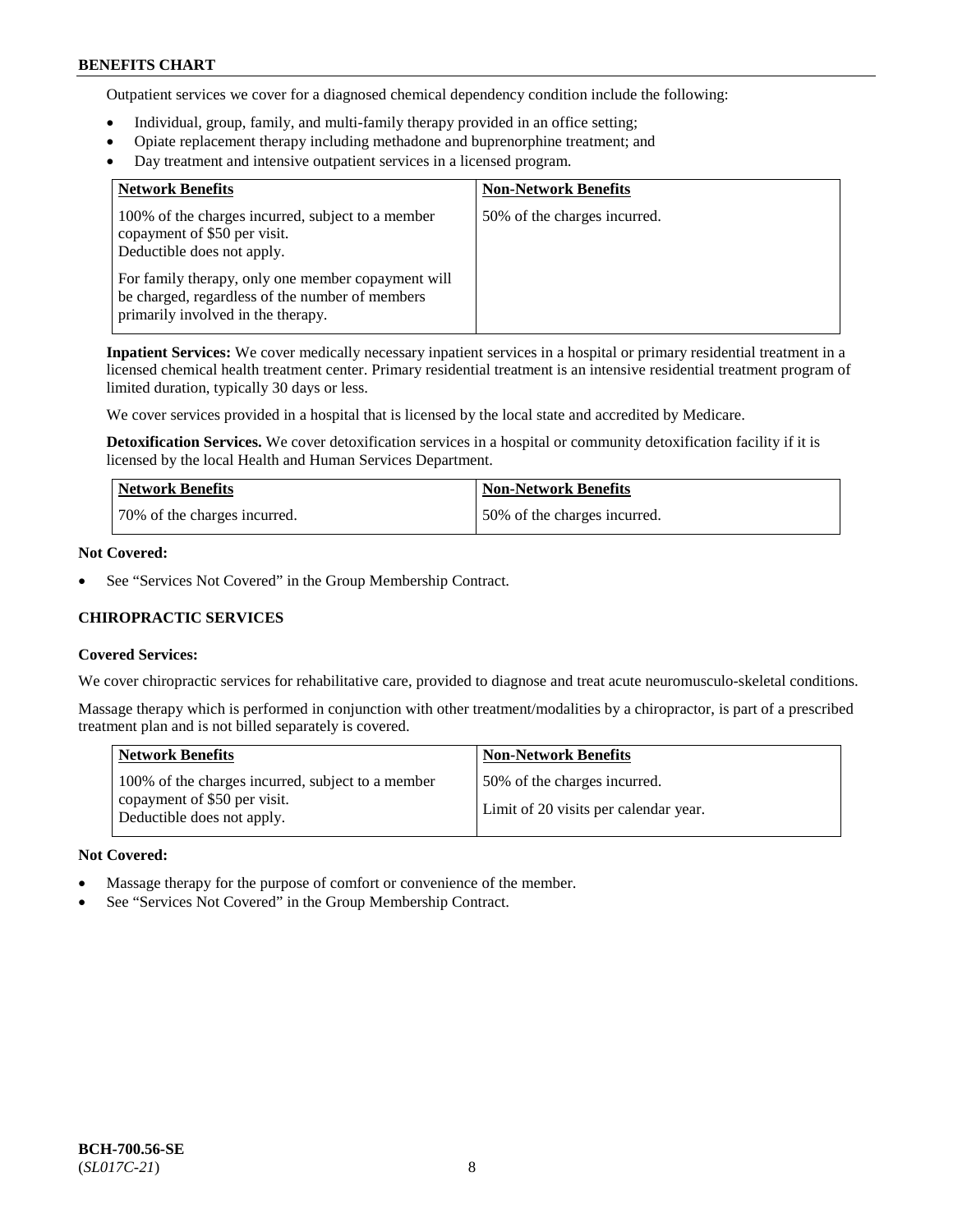# **CLINICAL TRIALS**

# **Covered Services:**

We cover certain routine services if you participate in a Phase I, Phase II, Phase III or Phase IV clinical trial that is conducted in relation to the prevention, detection, or treatment of cancer or other life-threatening disease or condition as defined in the Affordable Care Act. We cover routine patient costs for services that would be eligible under this Benefits Chart if the service was provided outside of a clinical trial.

| <b>Network Benefits</b>                                | <b>Non-Network Benefits</b>                            |
|--------------------------------------------------------|--------------------------------------------------------|
| Coverage level is same as corresponding Network        | Coverage level is same as corresponding Non-Network    |
| Benefit, depending on type of service provided such as | Benefit, depending on type of service provided such as |
| Office Visits for Illness or Injury, Inpatient or      | Office Visits for Illness or Injury, Inpatient or      |
| <b>Outpatient Hospital Services.</b>                   | Outpatient Hospital Services.                          |

# **Not Covered:**

- The investigative item, device or service itself.
- Items or services that are provided solely to satisfy data collection and analysis needs and that are not used in the direct clinical management of the patient.
- A service that is clearly inconsistent with widely accepted and established standards of care for a particular diagnosis.
- See "Services Not Covered" in the Group Membership Contract.

# **DENTAL SERVICES**

# **Covered Services:**

We cover services as described below.

**Accidental Dental Services:** We cover dentally necessary services to treat and restore damage done to sound, natural, unrestored teeth as a result of an accidental injury. Coverage is for damage caused by external trauma to face and mouth only, not for cracked or broken teeth which result from biting or chewing. We cover restorations, root canals, crowns and replacement of teeth lost that are directly related to the accident in which the member was involved. We cover initial exams, xrays, and palliative treatment including extractions, and other oral surgical procedures directly related to the accident. Subsequent treatment must be initiated within the specified time-frame and must be directly related to the accident. We do not cover restoration and replacement of teeth that are not "sound and natural" at the time of the accident.

Full mouth rehabilitation to correct occlusion (bite) and malocclusion (misaligned teeth not due to the accident) are not covered.

When an implant-supported dental prosthetic treatment is pursued, the accidental dental benefit will be applied to the prosthetic procedure. Benefits are limited to the amount that would be paid toward the placement of a removable dental prosthetic appliance that could be used in the absence of implant treatment. Care must be provided or pre-authorized by a HealthPartners dentist.

| <b>Network Benefits</b>      | <b>Non-Network Benefits</b>   |
|------------------------------|-------------------------------|
| 80% of the charges incurred. | 150% of the charges incurred. |

For all accidental dental services, treatment and/or restoration must be initiated within six months of the date of the injury. Coverage is limited to the initial course of treatment and/or initial restoration. Services must be provided within twenty-four months of the date of injury to be covered.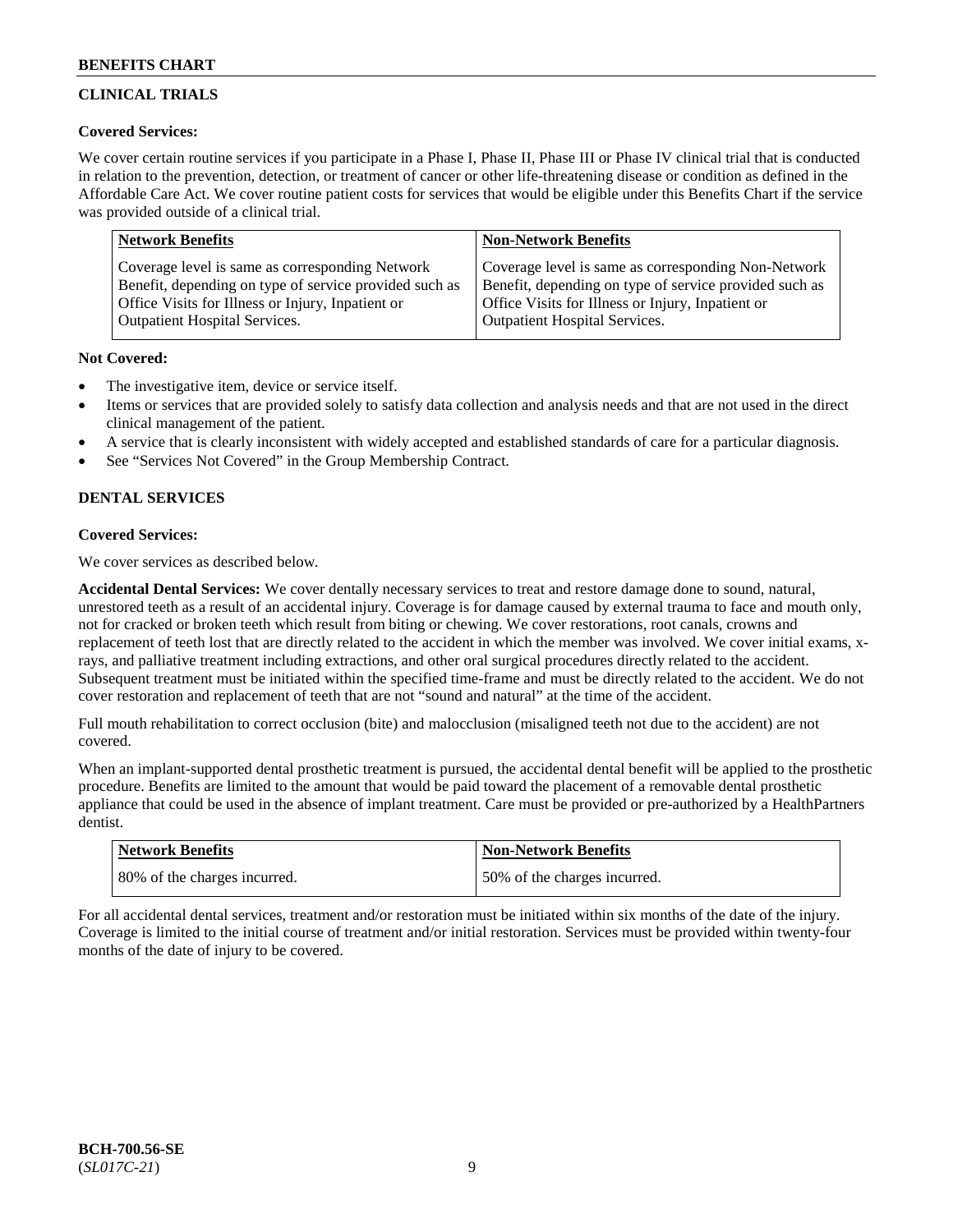# **Medical Referral Dental Services**

**Medically Necessary Outpatient Dental Services:** We cover medically necessary outpatient dental services. Coverage is limited to dental services required for treatment of an underlying medical condition, e.g., removal of teeth to complete radiation treatment for cancer of the jaw, cysts and lesions.

| <b>Network Benefits</b>                                                                                         | <b>Non-Network Benefits</b>  |
|-----------------------------------------------------------------------------------------------------------------|------------------------------|
| 100% of the charges incurred, subject to a member<br>copayment of \$50 per visit.<br>Deductible does not apply. | 50% of the charges incurred. |

**Medically Necessary Hospitalization and Anesthesia for Dental Care:** We cover medically necessary hospitalization for dental care. This is limited to charges incurred by a member who: (1) is a child under age  $5$ ; (2) is severely disabled; (3) has a medical condition and requires hospitalization or general anesthesia for dental care treatment; or (4) is a child between age 5 and 12 and care in dental offices has been attempted unsuccessfully and usual methods of behavior modification have not been successful, or when extensive amounts of restorative care, exceeding four appointments, are required. Coverage is limited to facility and anesthesia charges. Oral surgeon/dentist professional fees are not covered.

| Network Benefits             | <b>Non-Network Benefits</b>  |
|------------------------------|------------------------------|
| 70% of the charges incurred. | 50% of the charges incurred. |

**Medical Complications of Dental Care:** We cover medical complications of dental care. Treatment must be medically necessary care and related to medical complications of non-covered dental care, including complications of the head, neck, or substructures.

| <b>Network Benefits</b>                                                                                         | <b>Non-Network Benefits</b>  |
|-----------------------------------------------------------------------------------------------------------------|------------------------------|
| 100% of the charges incurred, subject to a member<br>copayment of \$50 per visit.<br>Deductible does not apply. | 50% of the charges incurred. |

**Oral Surgery**: We cover oral surgery. Coverage is limited to treatment of medical conditions requiring oral surgery, such as treatment of oral neoplasm, non-dental cysts, fracture of the jaws, trauma of the mouth and jaws.

| <b>Network Benefits</b>                                                                                         | <b>Non-Network Benefits</b>  |
|-----------------------------------------------------------------------------------------------------------------|------------------------------|
| 100% of the charges incurred, subject to a member<br>copayment of \$50 per visit.<br>Deductible does not apply. | 50% of the charges incurred. |

**Treatment of Cleft Lip and Cleft Palate:** We cover treatment of cleft lip and cleft palate of a dependent child to age 26, including orthodontic treatment and oral surgery directly related to the cleft. Benefits are limited to inpatient or outpatient expenses arising from medical and dental treatment that was scheduled or initiated prior to the dependent turning age 19. Dental services that are not required for the treatment of cleft lip or cleft palate are not covered. If a dependent child covered under this Contract is also covered under a dental plan which includes orthodontic services, that dental plan shall be considered primary for the necessary orthodontic services. Oral appliances are subject to the same copayment, conditions and limitations as durable medical equipment.

| <b>Network Benefits</b>                                                                                         | <b>Non-Network Benefits</b>  |
|-----------------------------------------------------------------------------------------------------------------|------------------------------|
| 100% of the charges incurred, subject to a member<br>copayment of \$50 per visit.<br>Deductible does not apply. | 50% of the charges incurred. |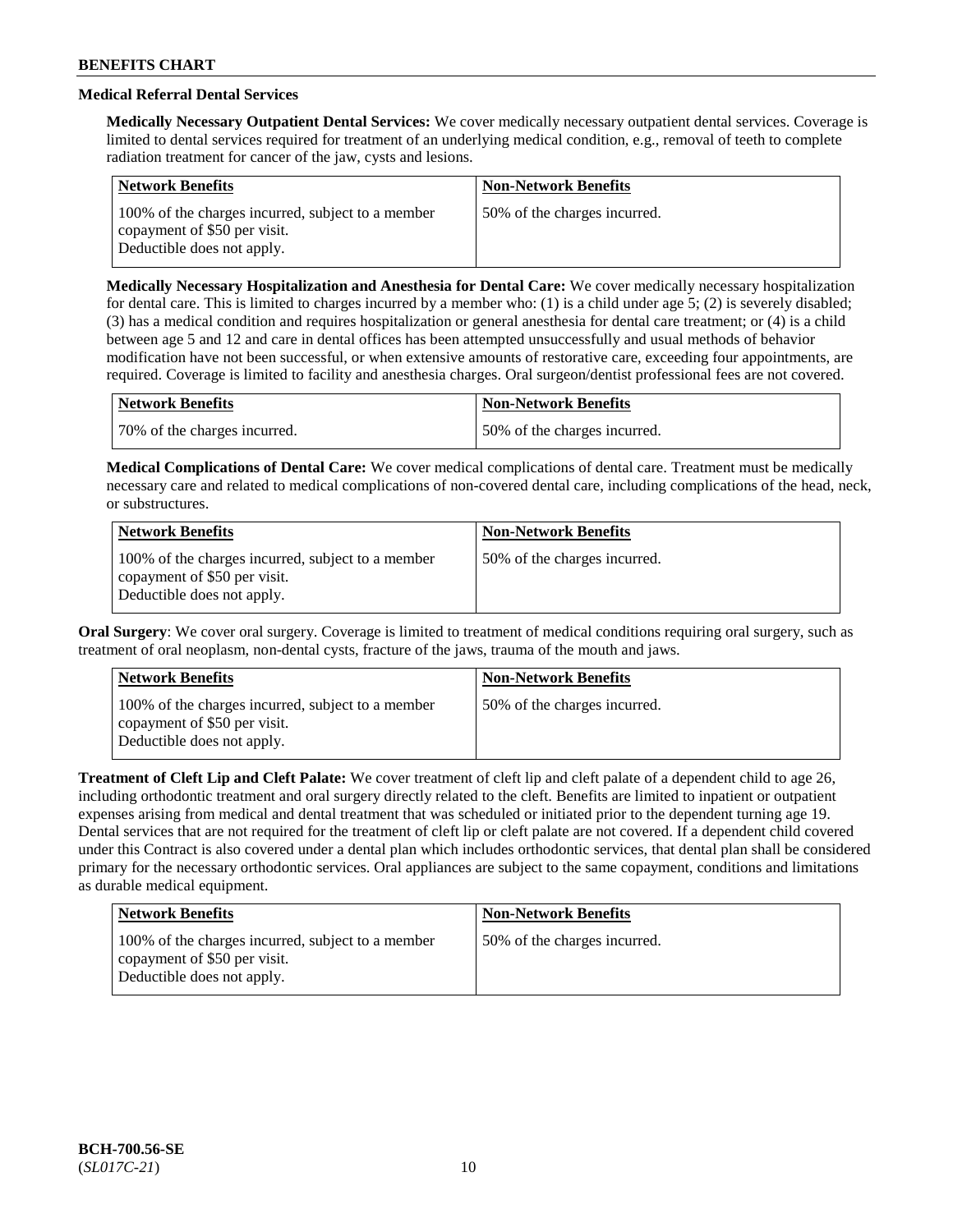**Treatment of Temporomandibular Disorder (TMD) and Craniomandibular Disorder (CMD):** We cover surgical and non-surgical treatment of temporomandibular disorder (TMD) and craniomandibular disorder (CMD), which is medically necessary care. Dental services which are not required to directly treat TMD or CMD are not covered.

| <b>Network Benefits</b>                                                                                         | <b>Non-Network Benefits</b>   |
|-----------------------------------------------------------------------------------------------------------------|-------------------------------|
| 100% of the charges incurred, subject to a member<br>copayment of \$50 per visit.<br>Deductible does not apply. | 50\% of the charges incurred. |

# **Not Covered:**

- Dental treatment, procedures or services not listed in this Benefits Chart.
- Accident related dental services if treatment is (1) provided to teeth which are not sound and natural, (2) to teeth which have been restored, (3) initiated beyond six months from the date of the injury, (4) received beyond the initial treatment or restoration or (5) received beyond twenty-four months from the date of injury.
- Oral surgery to remove wisdom teeth.
- Orthognathic treatment or procedures and all related services, unless it is required to treat TMD or CMD and it meets our medical coverage criteria.
- See "Services Not Covered" in the Group Membership Contract.

# **DIAGNOSTIC IMAGING SERVICES**

#### **Covered Services:**

We cover diagnostic imaging, when ordered by a provider and provided in a clinic or outpatient hospital facility.

For Network Benefits, non-emergent, scheduled outpatient Magnetic Resonance Imaging (MRI) and Computed Tomography (CT) must be provided at a designated facility. Your physician or facility will obtain or verify prior authorization for these services with HealthPartners, as needed.

We cover services provided in a clinic or outpatient hospital facility (to see the benefit level for inpatient hospital or skilled nursing facility services, see benefits under Inpatient Hospital and Skilled Nursing Facility Services).

# **Outpatient Magnetic Resonance Imaging (MRI) and Computed Tomography (CT)**

| Network Benefits             | <b>Non-Network Benefits</b>  |
|------------------------------|------------------------------|
| 70% of the charges incurred. | 50% of the charges incurred. |

# **All other outpatient diagnostic imaging services for illness or injury**

#### **Services for illness or injury**

| Network Benefits             | Non-Network Benefits         |
|------------------------------|------------------------------|
| 70% of the charges incurred. | 50% of the charges incurred. |

#### **Preventive services (MRI/CT procedures are not considered preventive)**

Diagnostic imaging services associated with preventive services are covered at the benefit level shown in the "Preventive Services" section of this Benefits Chart.

#### **Not Covered:**

See "Services Not Covered" in the Group Membership Contract.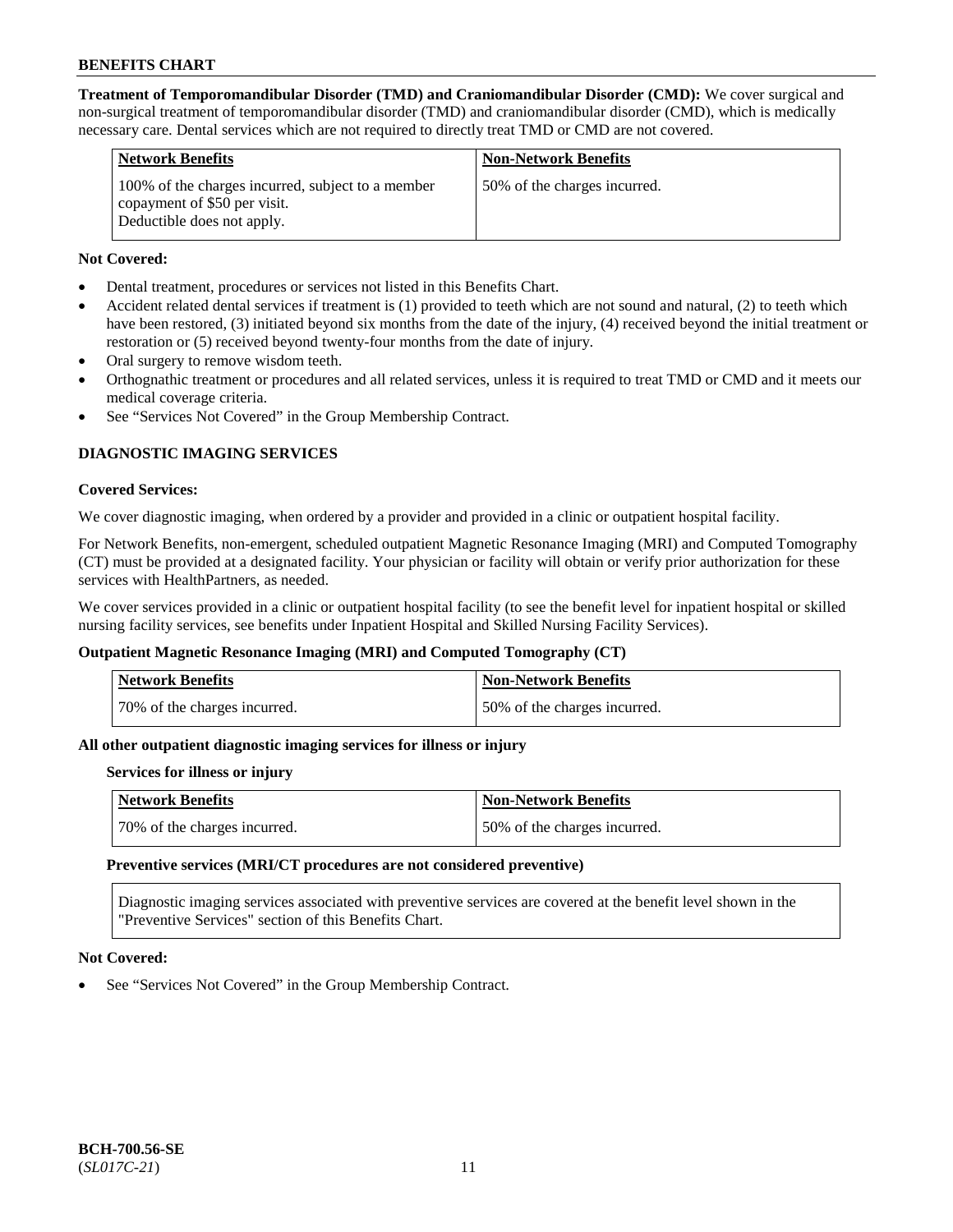# **DURABLE MEDICAL EQUIPMENT, PROSTHETICS, ORTHOTICS, AND SUPPLIES**

### **Covered Services:**

We cover equipment and services, as described below.

We cover durable medical equipment and services, prosthetics, orthotics and supplies, subject to the limitations below, including certain disposable supplies, enteral feedings and the following diabetic supplies and equipment: glucose monitors, insulin pumps, syringes, blood and urine test strips and other diabetic supplies as deemed medically appropriate and necessary, for members with gestational, Type I or Type II diabetes.

External hearing aids (including osseointegrated or bone anchored) for members age 18 or younger who have hearing loss that is not correctable by other covered procedures. Coverage is limited to one basic, standard hearing aid for each ear every three years. A basic hearing aid is defined as a hearing device that consists of a microphone, amplifier, volume control, battery and receiver. It does not include upgrades above and beyond the functionality of a basic hearing aid, including but not limited to hearing improvements for group settings, background noise, Bluetooth/remote control functionality, or extended warranties. Charges for upgrades above the cost of a basic, standard hearing aid are not covered.

#### **Diabetic supplies purchased at a pharmacy**

| <b>Network Benefits</b>                                     | <b>Non-Network Benefits</b>   |
|-------------------------------------------------------------|-------------------------------|
| 170% of the charges incurred.<br>Deductible does not apply. | 50\% of the charges incurred. |

#### **Diabetic supplies purchased from a non-pharmacy provider**

| <b>Network Benefits</b>                                              | <b>Non-Network Benefits</b>  |
|----------------------------------------------------------------------|------------------------------|
| 70% of the charges incurred if purchased from an<br>approved vendor. | 50% of the charges incurred. |

#### **Special dietary treatment for Phenylketonuria (PKU) if it meets our medical coverage criteria**

| Network Benefits                                           | <b>Non-Network Benefits</b>   |
|------------------------------------------------------------|-------------------------------|
| 70% of the charges incurred.<br>Deductible does not apply. | 150% of the charges incurred. |

#### **Oral amino acid based elemental formula if it meets our medical coverage criteria**

| <b>Network Benefits</b>      | <b>Non-Network Benefits</b>  |
|------------------------------|------------------------------|
| 70% of the charges incurred. | 50% of the charges incurred. |

#### **All other durable medical equipment, prosthetics, orthotics and supplies**

| Network Benefits             | <b>Non-Network Benefits</b>  |
|------------------------------|------------------------------|
| 70% of the charges incurred. | 50% of the charges incurred. |

#### **Limitations:**

Coverage of durable medical equipment is limited by the following:

- No more than a 93-day supply of diabetic supplies are covered and dispensed at a time.
- Payment will not exceed the cost of an alternate piece of equipment or service that is effective and medically necessary.
- Wigs for hair loss resulting from alopecia areata are limited to one per calendar year.
- For prosthetic benefits, other than hair prostheses (i.e., wigs) for hair loss resulting from alopecia areata and oral appliances for cleft lip and cleft palate, payment will not exceed the cost of an alternate piece of equipment or service that is effective, medically necessary and enables members to conduct standard activities of daily living.
- We reserve the right to determine if an item will be approved for rental vs. purchase.
- We require that certain diabetic supplies and equipment be purchased at a pharmacy.
- Diabetic supplies and equipment are limited to certain models and brands.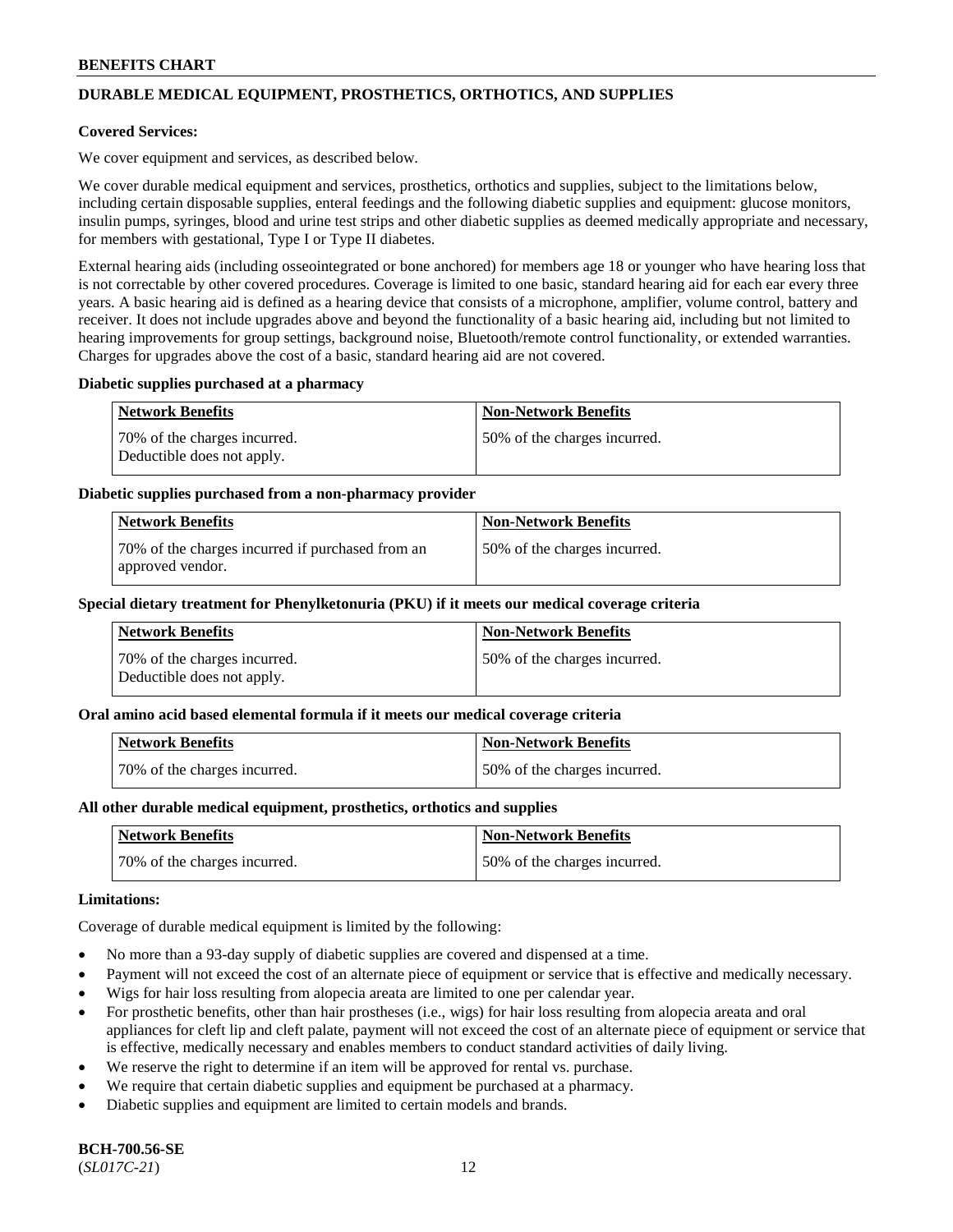- Durable medical equipment and supplies must be obtained from or repaired by approved vendors.
- Covered services and supplies are based on established medical policies, which are subject to periodic review and modification by the medical or dental directors. Our coverage policy for diabetic supplies includes information on our required models and brands. These medical policies (medical coverage criteria) are available by calling Member Services or logging on to your "*my*HealthPartners" account a[t healthpartners.com.](https://www.healthpartners.com/hp/index.html)

# **Not Covered:**

Items that are not eligible for coverage include, but are not limited to:

- Replacement or repair of any covered items, if the items are (i) damaged or destroyed by misuse, abuse or carelessness, (ii) lost; or (iii) stolen.
- Duplicate or similar items.
- Labor and related charges for repair of any covered items which are more than the cost of replacement by an approved vendor.
- Sales tax, mailing, delivery charges, service call charges.
- Items that are primarily educational in nature or for hygiene, vocation, comfort, convenience or recreation.
- Communication aids or devices: equipment to create, replace or augment communication abilities including, but not limited to, speech processors, receivers, communication boards, or computer or electronic assisted communication.
- Hearing aids (implantable and external, including osseointegrated or bone anchored) and their fitting, except as specifically described in this Benefits Chart. This exclusion does not apply to cochlear implants.
- Eyeglasses, contact lenses and their fitting, measurement and adjustment, except as specifically described in this Benefits Chart.
- Hair prostheses (wigs), except as specifically described in this Benefits Chart.
- Household equipment which primarily has customary uses other than medical, such as, but not limited to, exercise cycles, air purifiers, central or unit air conditioners, water purifiers, non-allergenic pillows, mattresses or waterbeds.
- Household fixtures including, but not limited to, escalators or elevators, ramps, swimming pools and saunas.
- Modifications to the structure of the home including, but not limited to, wiring, plumbing or charges for installation of equipment.
- Vehicle, car or van modifications including, but not limited to, hand brakes, hydraulic lifts and car carrier.
- Rental equipment while owned equipment is being repaired by non-contracted vendors, beyond one month rental of medically necessary equipment.
- Other equipment and supplies, including but not limited to assistive devices, that we determine are not eligible for coverage.
- See "Services Not Covered" in the Group Membership Contract.

# **EMERGENCY AND URGENTLY NEEDED CARE SERVICES**

# **Covered Services:**

We cover services for emergency care and urgently needed care if the services are otherwise eligible for coverage under this Benefits Chart.

**Urgently Needed Care.** These are services to treat an unforeseen illness or injury, which are required in order to prevent a serious deterioration in your health, and which cannot be delayed until the next available clinic or office hours.

# **Urgently Needed care at clinics**

| <b>Network Benefits</b>                                                                                         | <b>Non-Network Benefits</b> |
|-----------------------------------------------------------------------------------------------------------------|-----------------------------|
| 100% of the charges incurred, subject to a member<br>copayment of \$50 per visit.<br>Deductible does not apply. | See Network Benefits.       |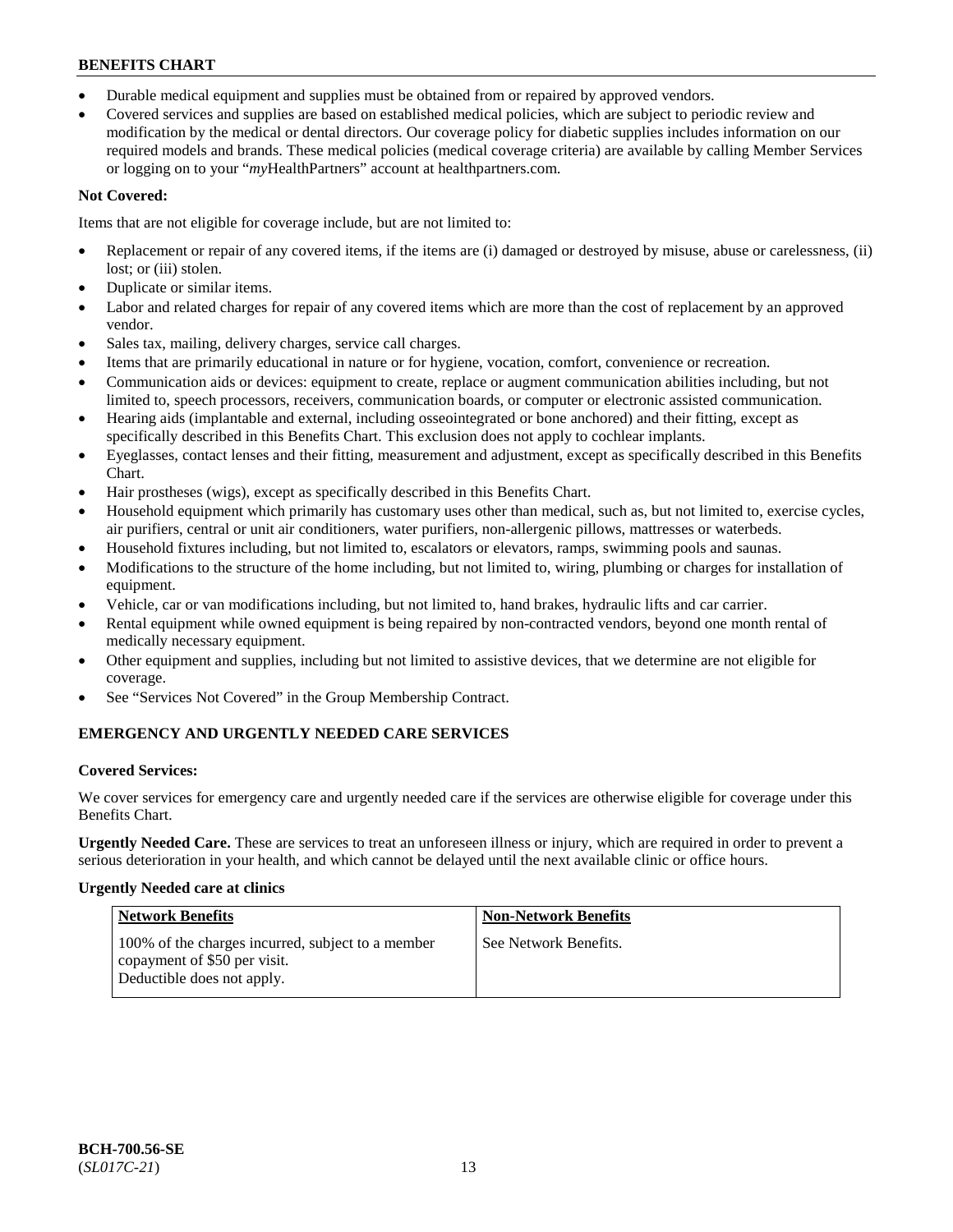**Emergency Care.** These are services to treat: (1) the sudden, unexpected onset of illness or injury which, if left untreated or unattended until the next available clinic or office hours, would result in hospitalization, or (2) a condition requiring professional health services immediately necessary to preserve life or stabilize health.

When reviewing claims for coverage of emergency services, our medical director will take into consideration a reasonable layperson's belief that the circumstances required immediate medical care that could not wait until the next working day or next available clinic appointment. Emergency care also includes an immediate response service available on a 24-hour, sevenday-a-week basis for each child, or person, having a psychiatric crisis, a mental health crisis, or a mental health emergency.

# **Emergency care in a hospital emergency room, including professional services of a physician**

| <b>Network Benefits</b>      | <b>Non-Network Benefits</b> |
|------------------------------|-----------------------------|
| 70% of the charges incurred. | See Network Benefits.       |

#### **Inpatient emergency care in a hospital**

| Network Benefits             | <b>Non-Network Benefits</b> |
|------------------------------|-----------------------------|
| 70% of the charges incurred. | See Network Benefits.       |

# **Not Covered:**

• See "Services Not Covered" in the Group Membership Contract.

# **GENE THERAPY**

# **Covered Services:**

We cover gene therapy treatment that meets our current medical coverage criteria.

| <b>Network Benefits</b>                                                                                                                                                                                 | <b>Non-Network Benefits</b> |
|---------------------------------------------------------------------------------------------------------------------------------------------------------------------------------------------------------|-----------------------------|
| Coverage level is same as corresponding Network<br>Benefit, depending on type of service provided, such as<br>Office Visits for Illness or Injury, Inpatient or<br><b>Outpatient Hospital Services.</b> | No Coverage.                |

#### **Limitations:**

- Gene therapy must be provided by a designated provider.
- Specific types of gene therapy are limited to therapies and conditions specified in our medical coverage criteria.

#### **Not Covered:**

See "Services Not Covered" in the Group Membership Contract.

# **HEALTH EDUCATION**

#### **Covered Services:**

We cover education for preventive services and education for the management of chronic health problems (such as diabetes).

| Network Benefits                                            | <b>Non-Network Benefits</b>  |
|-------------------------------------------------------------|------------------------------|
| 100% of the charges incurred.<br>Deductible does not apply. | 50% of the charges incurred. |

# **Not Covered:**

See "Services Not Covered" in the Group Membership Contract.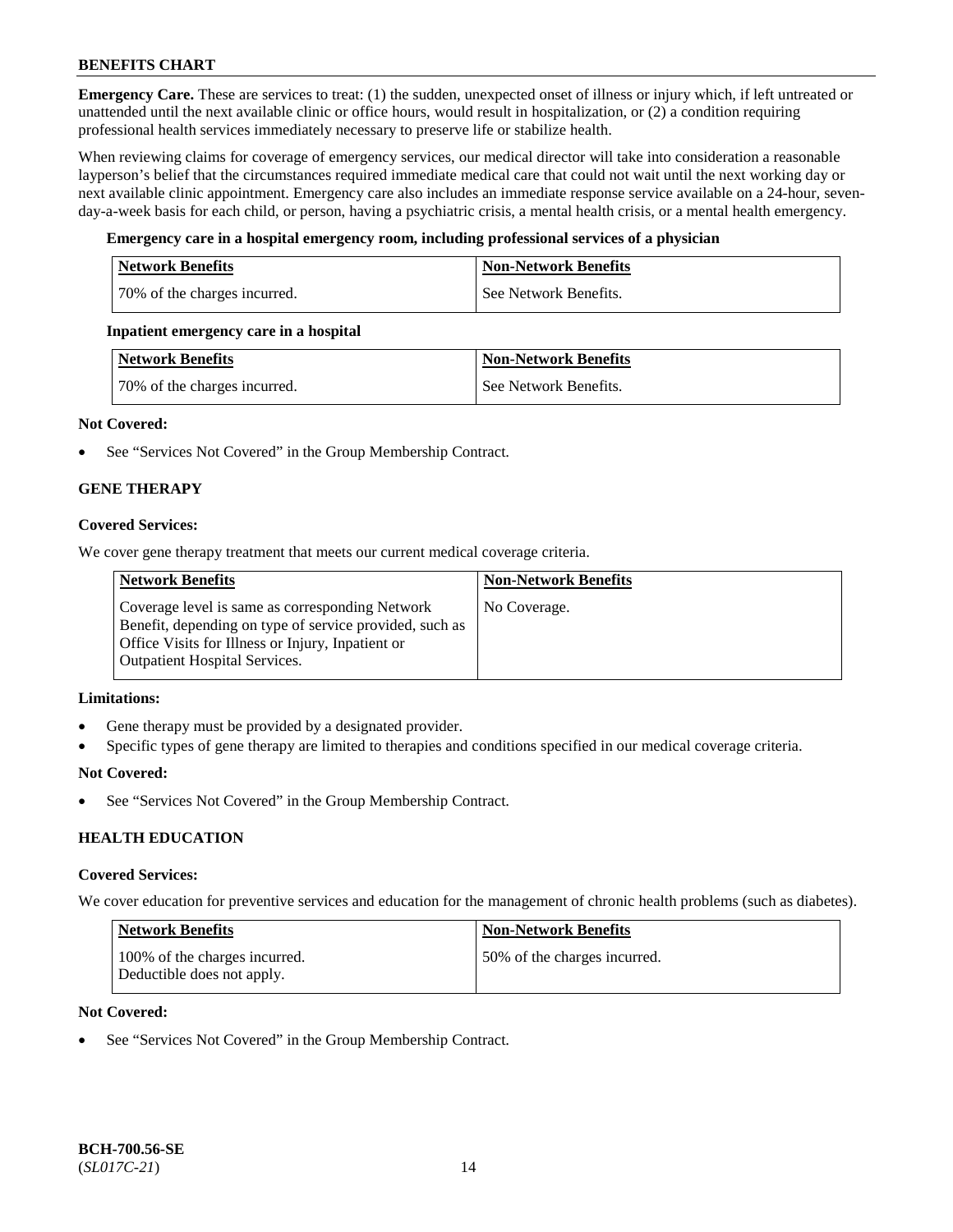# **HOME-BASED COMPREHENSIVE HEALTH RISK ASSESSMENT**

#### **Covered Services:**

If you meet our criteria for coverage, you may qualify for our home-based comprehensive health risk assessment program. The program covers a health assessment with a designated nurse practitioner.

| <b>Network Benefits</b>                                     | <b>Non-Network Benefits</b> |
|-------------------------------------------------------------|-----------------------------|
| 100% of the charges incurred.<br>Deductible does not apply. | No Coverage.                |

#### **Not Covered:**

See "Services Not Covered" in the Group Membership Contract.

# **HOME HEALTH SERVICES**

#### **Covered Services:**

We cover skilled nursing services, physical therapy, occupational therapy, speech therapy, respiratory therapy and other therapeutic services, non-routine prenatal and postnatal services, routine postnatal well child visits (as described in the Medical Coverage Criteria), phototherapy services for newborns, home health aide services and other eligible home health services when provided in your home, if you are homebound (i.e., unable to leave home without considerable effort due to a medical condition. Lack of transportation does not constitute homebound status). For phototherapy services for newborns and high risk pre-natal services, supplies and equipment are included.

We cover total parenteral nutrition/intravenous ("TPN/IV") therapy, equipment, supplies and drugs in connection with IV therapy. IV line care kits are covered under Durable Medical Equipment.

You do not need to be homebound to receive total parenteral nutrition/intravenous ("TPN/IV") therapy.

We cover palliative care benefits. Palliative care includes symptom management, education and establishing goals of care. We waive the requirement that you be homebound for a limited number of home visits for palliative care (as shown in the Benefits Chart), if you have a life-threatening, non-curable condition which has a prognosis of survival of two years or less. Additional palliative care visits are eligible under the home health services benefit if you are homebound and meet all other requirements defined in this section.

Home health services are eligible and covered only when:

- medically necessary; and
- provided as rehabilitative care, terminal care or maternity care; and
- ordered by a physician, and included in the written home care plan.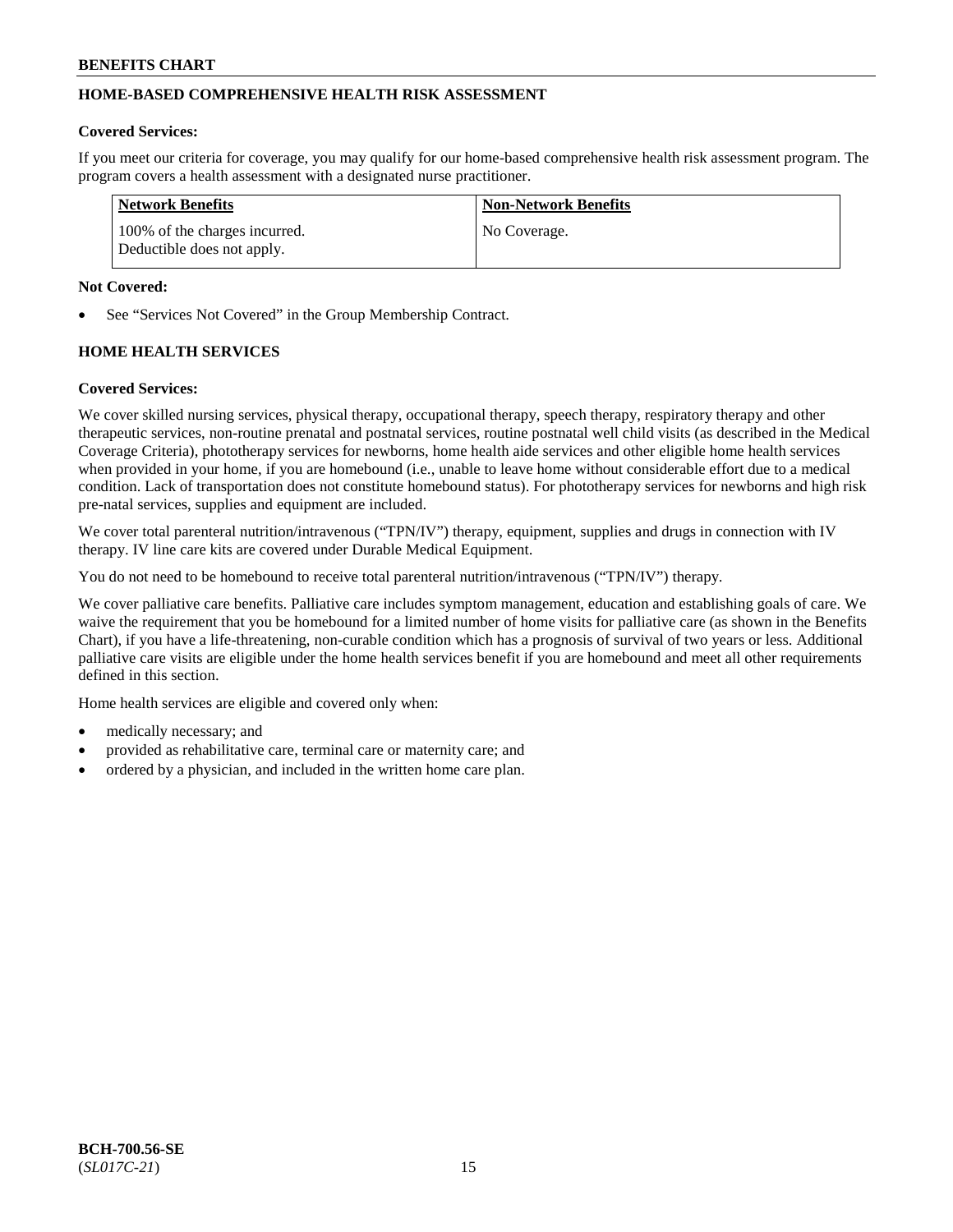# **Physical therapy, occupational therapy, speech therapy, respiratory therapy, home health aide services and palliative care**

| <b>Network Benefits</b>                                                                                                                                                                                                                                       | <b>Non-Network Benefits</b>  |
|---------------------------------------------------------------------------------------------------------------------------------------------------------------------------------------------------------------------------------------------------------------|------------------------------|
| 100% of the charges incurred, subject to a member<br>copayment of \$50 per visit.<br>Deductible does not apply.                                                                                                                                               | 50% of the charges incurred. |
| If more than one home health visit occurs in a day, a<br>separate copayment applies to each. For example, if an<br>occupational therapist and a physical therapist visit a<br>member in the same day, a separate copayment will be<br>charged for each visit. |                              |

# **TPN/IV therapy, skilled nursing services, non-routine prenatal/postnatal services, and phototherapy**

| <b>Network Benefits</b>                                     | <b>Non-Network Benefits</b>   |
|-------------------------------------------------------------|-------------------------------|
| 100% of the charges incurred.<br>Deductible does not apply. | 150% of the charges incurred. |

Each 24-hour visit (or shifts of up to 24-hour visits) equals one visit and counts toward the Maximum visits for all other services shown below. Any visit that lasts less than 24 hours, regardless of the length of the visit, will count as one visit toward the Maximum visits for all other services shown below. All visits must be medically necessary and benefit eligible.

#### **Routine postnatal well child visits**

| Network Benefits                                            | <b>Non-Network Benefits</b>   |
|-------------------------------------------------------------|-------------------------------|
| 100% of the charges incurred.<br>Deductible does not apply. | 150% of the charges incurred. |

#### **Maximum visits for palliative care**

If you are eligible to receive palliative care in the home and you are not homebound, there is a maximum of 12 visits per calendar year.

#### **Maximum visits for all other services**

| <b>Network Benefits</b>       | <b>Non-Network Benefits</b>  |
|-------------------------------|------------------------------|
| 120 visits per calendar year. | 60 visits per calendar year. |

Each visit provided under the Network Benefits and Non-Network Benefits counts toward the maximums shown under all Maximum visits sections. The routine postnatal well child visit does not count toward the visit limit.

# **Limitations:**

- Home health services are not provided as a substitute for a primary caregiver in the home or as relief (respite) for a primary caregiver in the home. We will not reimburse family members or residents in your home for the above services.
- A service shall not be considered a skilled nursing service merely because it is performed by, or under the direct supervision of, a licensed nurse. Where a service (such as tracheotomy suctioning or ventilator monitoring) or like services, can be safely and effectively performed by a non-medical person (or self-administered), without the direct supervision of a licensed nurse, the service shall not be regarded as a skilled nursing service, whether or not a skilled nurse actually provides the service. The unavailability of a competent person to provide a non-skilled service shall not make it a skilled service when a skilled nurse provides it. Only the skilled nursing component of so-called "blended" services (i.e. services which include skilled and non-skilled components) are covered under this Benefits Chart.

#### **Not Covered:**

- Financial or legal counseling services.
- Housekeeping or meal services in your home.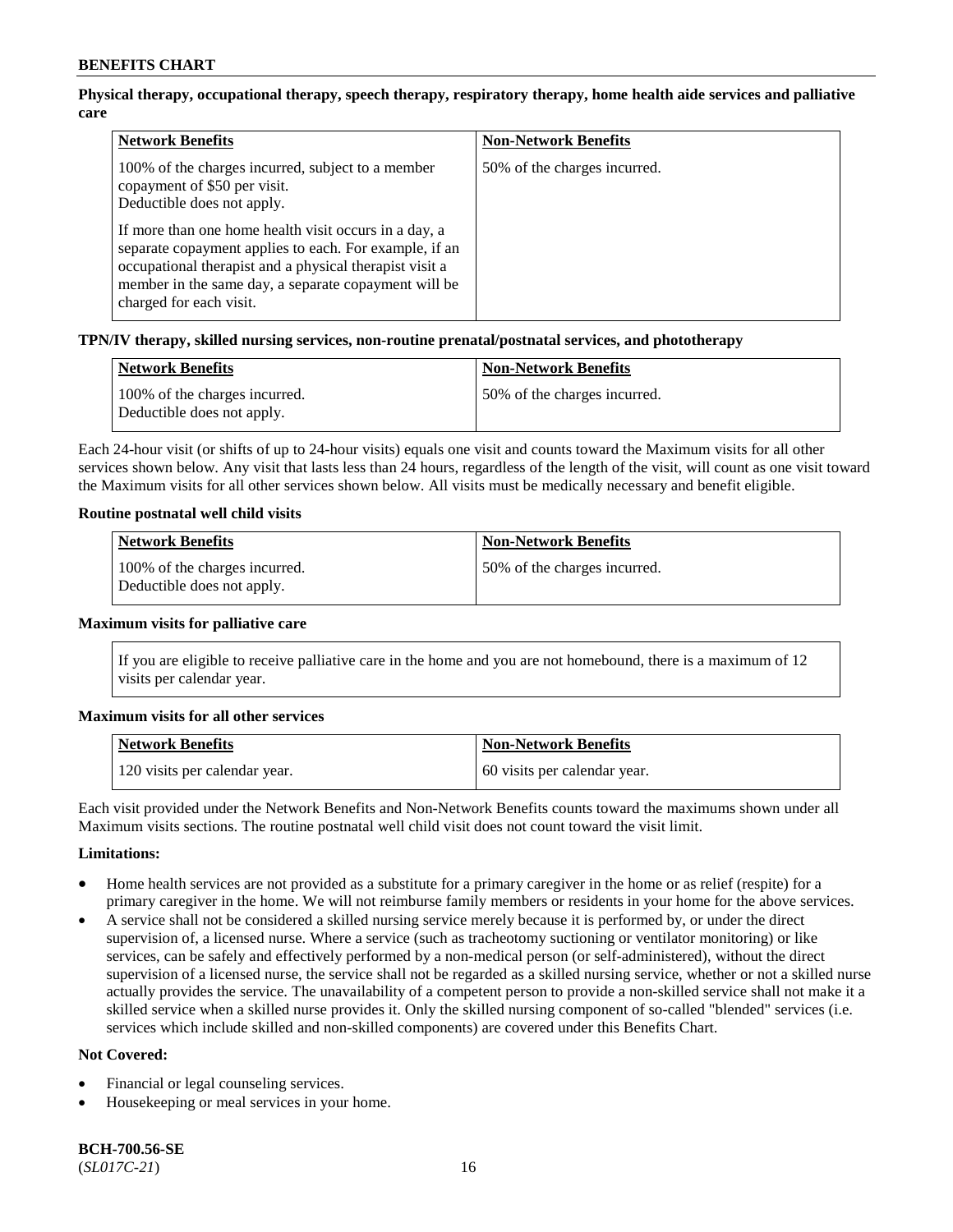- Private duty nursing services. This exclusion does not apply if covered person is also covered under Medical Assistance under 256B.0625, subdivision 7, with the exception of section 256B.0654 subdivision 4.
- Services provided by a family member or enrollee, or a resident in the enrollee's home.
- Vocational rehabilitation and recreational or educational therapy. Recreation therapy is therapy provided solely for the purpose of recreation, including but not limited to: (a) requests for physical therapy or occupational therapy to improve athletic ability, and (b) braces or guards to prevent sports injuries.
- See "Services Not Covered" in the Group Membership Contract.

# **HOME HOSPICE SERVICES**

#### **Applicable Definitions:**

**Part-time.** This is up to two hours of service per day, more than two hours is considered continuous care.

**Continuous Care.** This is from two to twelve hours of service per day provided by a registered nurse, licensed practical nurse, or home health aide, during a period of crisis in order to maintain a terminally ill patient at home.

**Appropriate Facility.** This is a nursing home, hospice residence, or other inpatient facility.

**Custodial Care Related to Hospice Services.** This means providing assistance in the activities of daily living and the care needed by a terminally ill patient which can be provided by primary caregiver (i.e., family member or friend) who is responsible for the patient's home care.

#### **Covered Services:**

**Home Hospice Program.** We cover the services described below if you are terminally ill and accepted as a home hospice program participant. You must meet the eligibility requirements of the program, and elect to receive services through the home hospice program. The services will be provided in your home, with inpatient care available when medically necessary as described below. If you elect to receive hospice services, you do so in lieu of curative treatment for your terminal illness for the period you are enrolled in the home hospice program.

**Eligibility:** In order to be eligible to be enrolled in the home hospice program, you must: (1) be a terminally ill patient (prognosis of six months or less); (2) have chosen a palliative treatment focus (i.e., emphasizing comfort and supportive services rather than treatment attempting to cure the disease or condition); and (3) continue to meet the terminally ill prognosis as reviewed by our medical director or his or her designee over the course of care. You may withdraw from the home hospice program at any time.

**Eligible Services:** Hospice services include the following services provided in accordance with an approved hospice treatment plan.

- Home Health Services:
	- o Part-time care provided in your home by an interdisciplinary hospice team (which may include a physician, nurse, social worker, and spiritual counselor) and medically necessary home health services are covered.
	- o One or more periods of continuous care in your home or in a setting which provides day care for pain or symptom management, when medically necessary, will be covered.
- Inpatient Services: We cover medically necessary inpatient services.
- Other Services:
	- o Respite care is covered for care in your home or in an appropriate facility, to give your primary caregivers (i.e., family members or friends) rest and/or relief when necessary in order to maintain a terminally ill patient at home.
	- o Medically necessary medications for pain and symptom management.
	- o Semi-electric hospital beds and other durable medical equipment are covered.
	- o Emergency and non-emergency care is covered.

| Network Benefits                                            | <b>Non-Network Benefits</b>  |
|-------------------------------------------------------------|------------------------------|
| 100% of the charges incurred.<br>Deductible does not apply. | 50% of the charges incurred. |

Respite care is limited to 5 days per episode, and respite care and continuous care combined are limited to 30 days.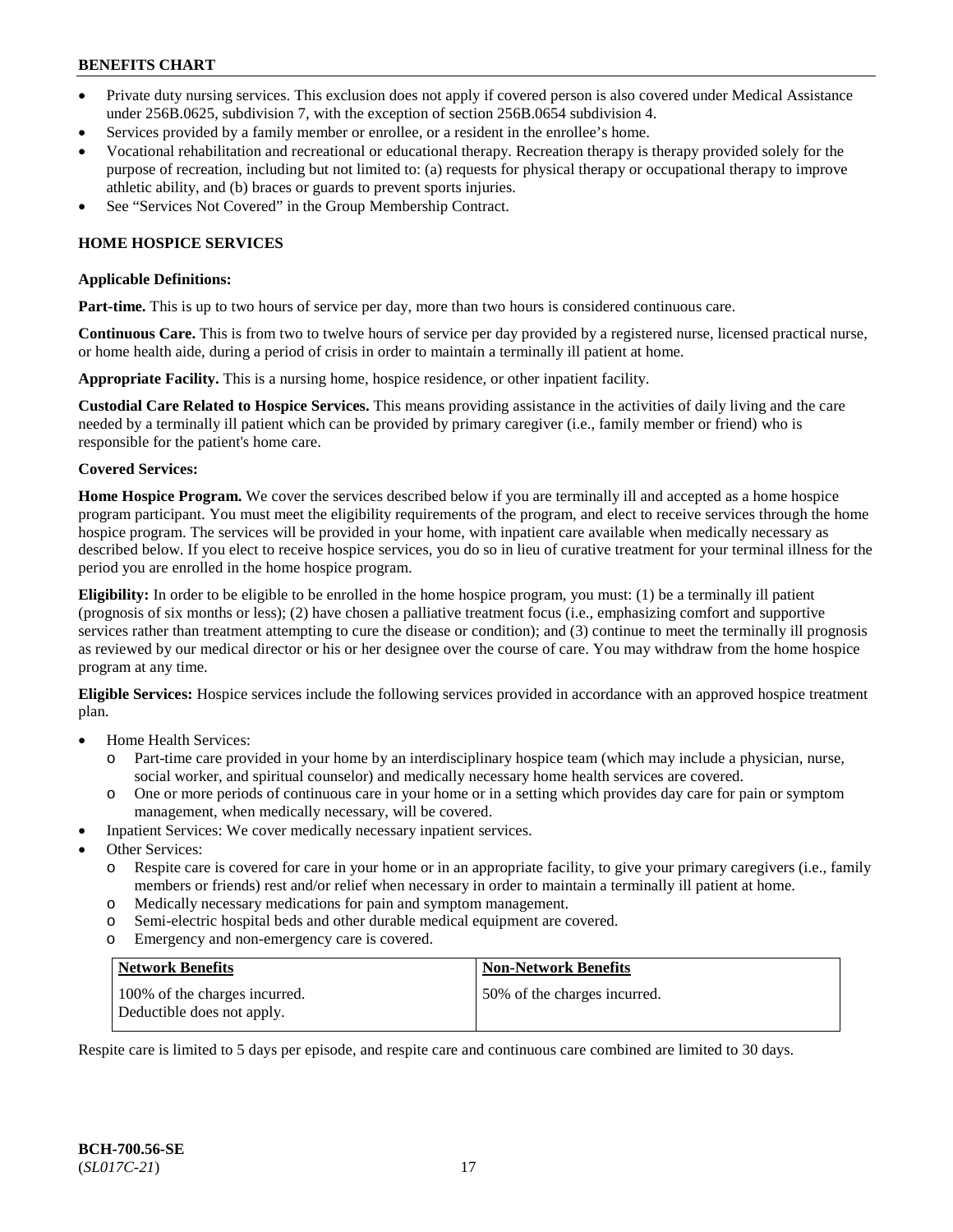# **Not Covered:**

- Financial or legal counseling services.
- Housekeeping or meal services in your home.
- Custodial or maintenance care related to hospice services, whether provided in the home or in a nursing home.
- Any service not specifically described as covered services under this home hospice services benefits.
- Any services provided by members of your family or residents in your home.
- See "Services Not Covered" in the Group Membership Contract.

# **HOSPITAL AND SKILLED NURSING FACILITY SERVICES**

# **Covered Services:**

We cover services as described below.

# **Medical or Surgical Hospital Services**

**Inpatient Hospital Services:** We cover the following medical or surgical services, for the treatment of acute illness or injury, which require the level of care only provided in an acute care facility. These services must be authorized by a physician.

Inpatient hospital services include: room and board; the use of operating or maternity delivery rooms; intensive care facilities; newborn nursery facilities; general nursing care, anesthesia, laboratory and diagnostic imaging services, radiation therapy, physical therapy, prescription drugs or other medications administered during treatment, blood and blood products (unless replaced), and blood derivatives, and other diagnostic or treatment related hospital services; physician and other professional medical and surgical services provided while in the hospital, including gender reassignment surgery that meets medical coverage criteria.

We cover up to 120 hours of services provided by a private duty nurse or personal care assistant who has provided home care services to a ventilator-dependent patient, solely for the purpose of assuring adequate training of the hospital staff to communicate with that patient.

Services for items for personal convenience, such as television rental, are not covered.

We cover, following a vaginal delivery, a minimum of 48 hours of inpatient care for the mother and newborn child. We cover, following a caesarean section delivery, a minimum of 96 hours of inpatient care for the mother and newborn child. If the duration of inpatient care is less than these minimums, we also cover a minimum of one home visit by a registered nurse for post-delivery care, within four days of discharge of the mother and newborn child. Services provided by the registered nurse include, but are not limited to, parent education, assistance and training in breast and bottle feeding, and conducting any necessary and appropriate clinical tests. We shall not provide any compensation or other non-medical remuneration to encourage a mother and newborn to leave inpatient care before the duration minimums specified.

Group health plans and health insurance issuers generally may not, under Federal law, restrict benefits for any hospital length of stay in connection with childbirth for the mother of newborn child to less than 48 hours following a vaginal delivery, or less than 96 hours following a caesarean section. However, Federal law generally does not prohibit the mother's or newborn's attending provider, after consulting with the mother, from discharging the mother or her newborn earlier than 48 hours (or 96 hours as applicable). In any case plans and issuers may not, under Federal law, require that a provider obtain authorization from the plan or the insurance issuer for prescribing a length of stay not in excess of 48 hours (or 96 hours).

| <b>Network Benefits</b>      | <b>Non-Network Benefits</b>  |
|------------------------------|------------------------------|
| 70% of the charges incurred. | 50% of the charges incurred. |

Each member's admission or confinement, including that of a newborn child, is separate and distinct from the admission or confinement of any other member.

**Outpatient Hospital, Ambulatory Care or Surgical Facility Services:** We cover the following medical and surgical services, for diagnosis or treatment of illness or injury on an outpatient basis. These services must be authorized by a physician.

Outpatient services include: use of operating rooms, maternity delivery rooms or other outpatient departments, rooms or facilities; and the following outpatient services: general nursing care, anesthesia, laboratory and diagnostic imaging services, radiation therapy, physical therapy, drugs administered during treatment, blood and blood products (unless replaced), and blood derivatives, and other diagnostic or treatment related outpatient services; physician and other professional medical and surgical services provided while an outpatient, including gender reassignment surgery that meets medical coverage criteria.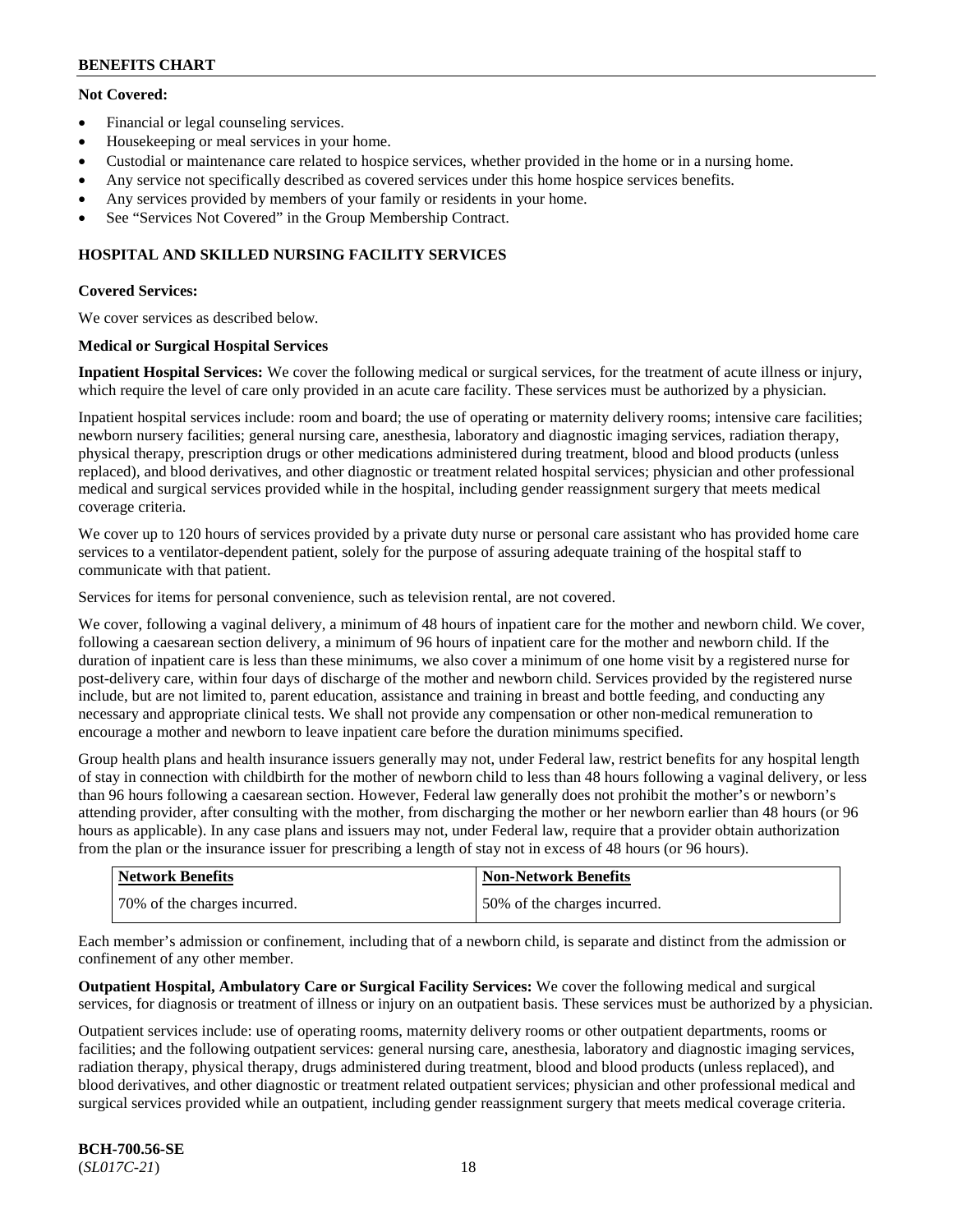For Network Benefits, non-emergent, scheduled outpatient Magnetic Resonance Imaging (MRI) and Computed Tomography (CT) must be provided at a designated facility. Your physician and facility will obtain or verify authorization for these services with HealthPartners, as needed.

To see the benefit level for diagnostic imaging services, laboratory services and physical therapy, see benefits under Diagnostic Imaging Services, Laboratory Services and Physical Therapy in this Benefits Chart.

| <b>Network Benefits</b>      | <b>Non-Network Benefits</b>  |
|------------------------------|------------------------------|
| 70% of the charges incurred. | 50% of the charges incurred. |

# **Skilled Nursing Facility Care**

We cover room and board, daily skilled nursing and related ancillary services for post-acute treatment and rehabilitative care of illness or injury that meets medical coverage criteria.

| <b>Network Benefits</b>                       | <b>Non-Network Benefits</b>                   |
|-----------------------------------------------|-----------------------------------------------|
| 70% of the charges incurred.                  | 50% of the charges incurred.                  |
| Limited to 120 day maximum per calendar year. | Limited to 120 day maximum per calendar year. |

Each day of services provided under the Network Benefits and Non-Network Benefits combined, counts toward the maximums shown above.

# **Not Covered:**

- Services for items for personal convenience, such as television rental.
- See "Services Not Covered" in the Group Membership Contract.

# **INFERTILITY SERVICES**

# **Covered Services:**

We cover the diagnosis of infertility. These services include diagnostic procedures and tests provided in connection with an infertility evaluation, office visits and consultations to diagnose infertility.

| <b>Network Benefits</b>                                    | <b>Non-Network Benefits</b>  |
|------------------------------------------------------------|------------------------------|
| 70% of the charges incurred.<br>Deductible does not apply. | 50% of the charges incurred. |

Coverage is limited to office visits and consultations to diagnose infertility. Treatment is not covered.

# **Not Covered:**

- Treatment of infertility, including but not limited to, office visits, laboratory and diagnostic imaging services and drugs for the treatment of infertility; assisted reproduction, including, but not limited to gamete intrafallopian tube transfer (GIFT), zygote intrafallopian tube transfer (ZIFT) intracytoplasmic sperm injection (ICSI), and/or in-vitro fertilization (IVF), and all charges associated with such procedures; reversal of sterilization; artificial insemination; and sperm, ova or embryo acquisition, retrieval or storage; however, we do cover office visits and consultations to diagnose infertility.
- Services related to the establishment of surrogate pregnancy and fees for a surrogate.
- See "Services Not Covered" in the Group Membership Contract.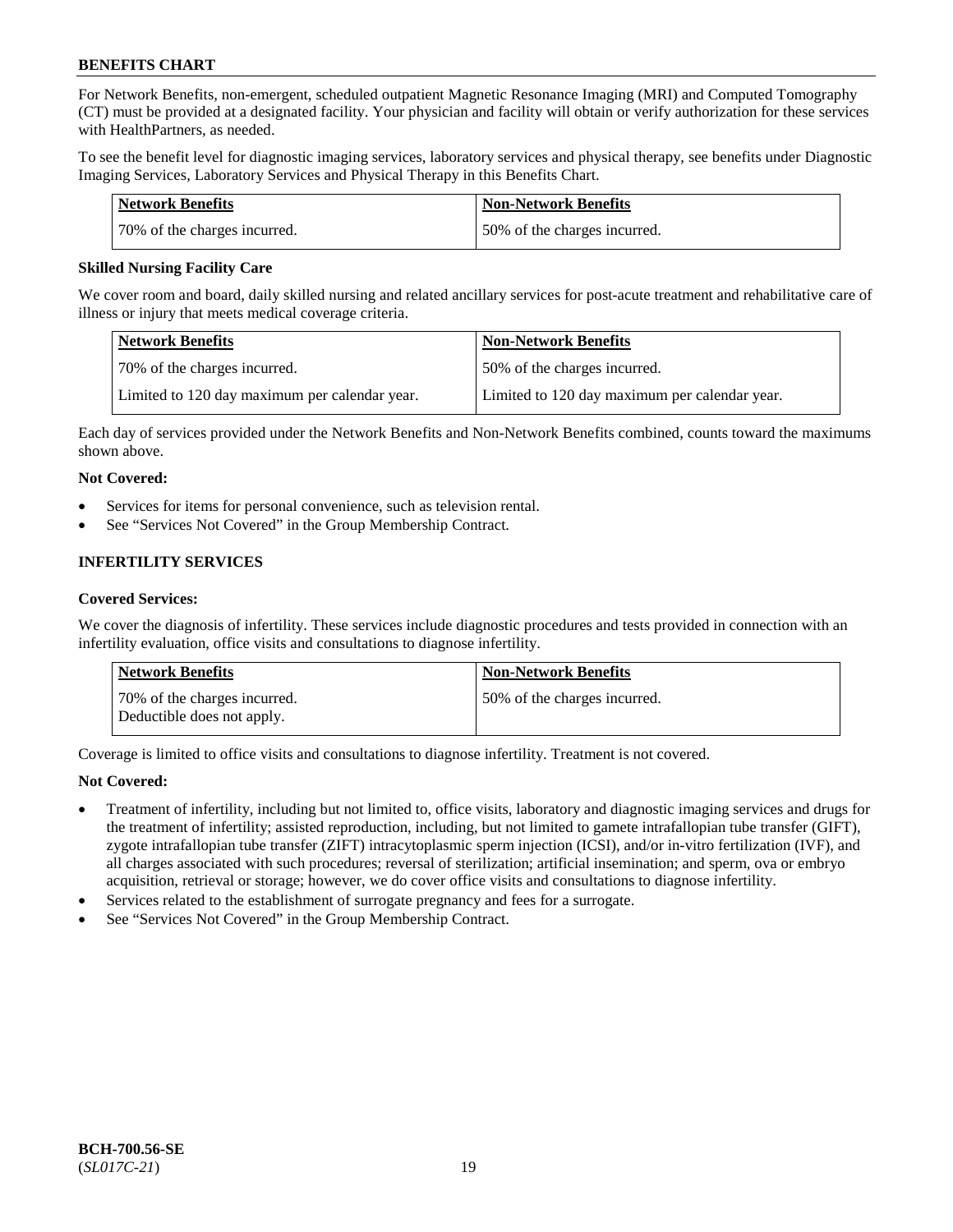# **LABORATORY SERVICES**

# **Covered Services:**

We cover laboratory tests when ordered by a provider and provided in a clinic or outpatient hospital facility.

To see the benefit level for inpatient hospital or skilled nursing facility services, see benefits under Inpatient Hospital and Skilled Nursing Facility Services in this Benefits Chart.

**Prostate-specific antigen (PSA) test coverage.** We cover prostate cancer screening for men 40 years of age or over who are symptomatic or in a high-risk category and for all men 50 years of age or older. Coverage includes a prostate-specific antigen blood test and a digital rectal examination.

| <b>Network Benefits</b>                                     | <b>Non-Network Benefits</b>  |
|-------------------------------------------------------------|------------------------------|
| 100% of the charges incurred.<br>Deductible does not apply. | 50% of the charges incurred. |

# **All other laboratory services**

# **Services for illness or injury**

| Network Benefits                                            | <b>Non-Network Benefits</b>  |
|-------------------------------------------------------------|------------------------------|
| 100% of the charges incurred.<br>Deductible does not apply. | 50% of the charges incurred. |

### **Preventive Services**

Laboratory services associated with preventive services are covered at the benefit level shown in the "Preventive Services" section of this Benefits Chart.

### **Not Covered:**

See "Services Not Covered" in the Group Membership Contract.

# **LYME DISEASE SERVICES**

#### **Covered Services:**

We cover services for the treatment of Lyme disease.

| <b>Network Benefits</b>                                                                                                                                        | <b>Non-Network Benefits</b>                                                                                                                                                    |
|----------------------------------------------------------------------------------------------------------------------------------------------------------------|--------------------------------------------------------------------------------------------------------------------------------------------------------------------------------|
| Coverage level is same as corresponding Network<br>Benefit, depending on type of service provided such as<br>Office Visits for Illness or Injury, Inpatient or | Coverage level is same as corresponding Non-Network<br>Benefit, depending on type of service provided, such as<br>Office Visits for Illness or Injury, Inpatient or Outpatient |
| <b>Outpatient Hospital Services.</b>                                                                                                                           | <b>Hospital Services.</b>                                                                                                                                                      |

# **Not Covered:**

See "Services Not Covered" in the Group Membership Contract.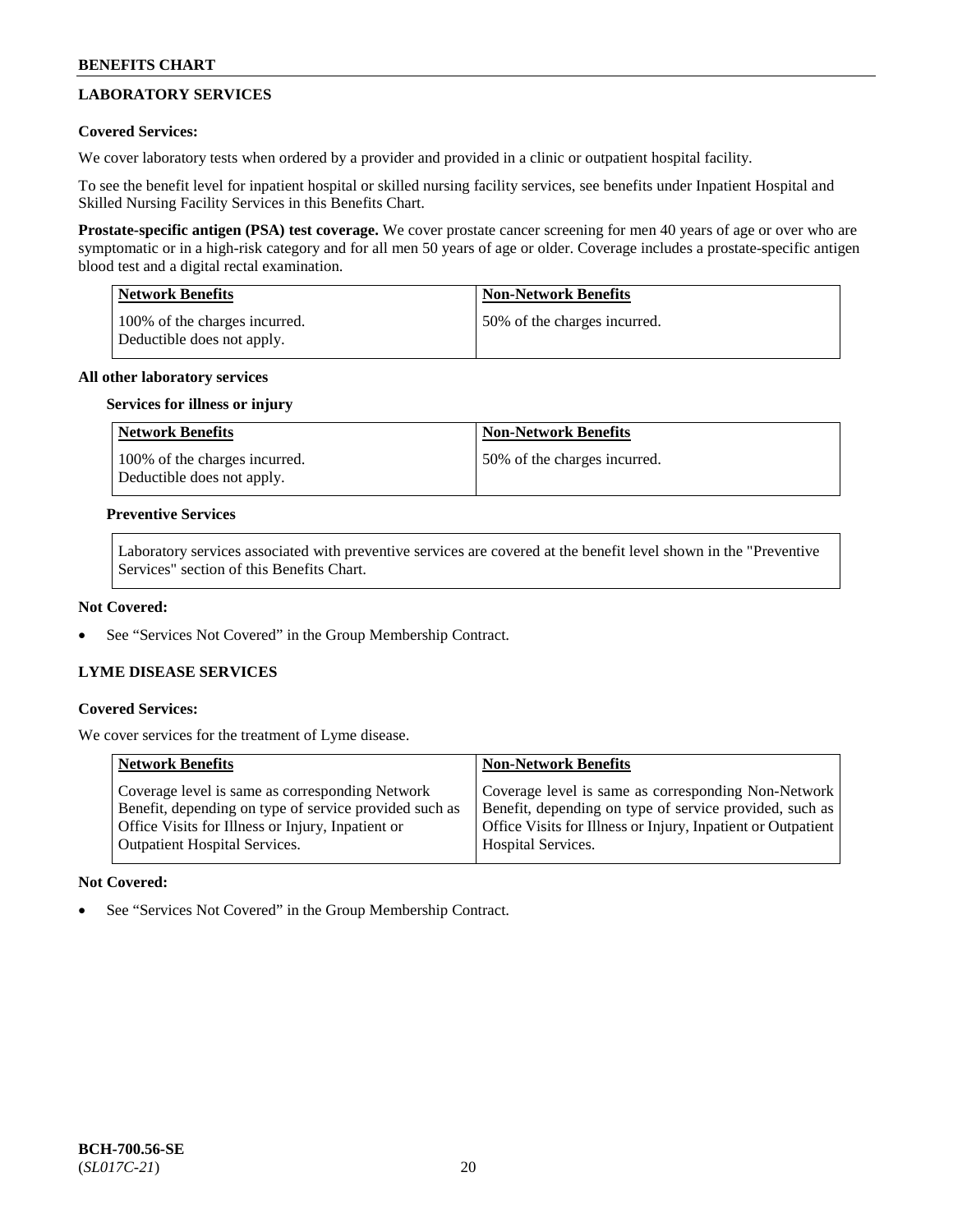# **MASTECTOMY RECONSTRUCTION BENEFIT**

# **Covered Services:**

We cover reconstruction of the breast on which the mastectomy has been performed; surgery and reconstruction of the other breast to produce symmetrical appearance, and prostheses and physical complications of all stages of mastectomy, including lymphedemas.

| <b>Network Benefits</b>                                 | <b>Non-Network Benefits</b>                             |
|---------------------------------------------------------|---------------------------------------------------------|
| Coverage level is same as corresponding Network         | Coverage level is same as corresponding Non-Network     |
| Benefit, depending on type of service provided, such as | Benefit, depending on type of service provided, such as |
| Office Visits for Illness or Injury, Inpatient or       | Office Visits for Illness or Injury, Inpatient or       |
| <b>Outpatient Hospital Services.</b>                    | <b>Outpatient Hospital Services.</b>                    |

# **Not Covered:**

See "Services Not Covered" in the Group Membership Contract.

# **MEDICATION THERAPY DISEASE MANAGEMENT PROGRAM**

# **Covered Services:**

If you meet our criteria for coverage, you may qualify for our Medication Therapy Disease Management Program.

The program covers consultations with a designated pharmacist.

Covered services are based on established medical policies, which are subject to periodic review and modification by the medical directors. These medical policies (medical coverage criteria) are available online at [healthpartners.com](https://www.healthpartners.com/hp/index.html) or by calling Member Services.

| Network Benefits                                            | <b>Non-Network Benefits</b> |
|-------------------------------------------------------------|-----------------------------|
| 100% of the charges incurred.<br>Deductible does not apply. | No Coverage.                |

# **Not Covered:**

See "Services Not Covered" in the Group Membership Contract.

# **OFFICE VISITS FOR ILLNESS OR INJURY**

# **Covered Services:**

We cover the following when medically necessary: professional medical and surgical services and related supplies, including biofeedback, of physicians and other health care providers; blood and blood products (unless replaced) and blood derivatives.

We cover diagnosis and treatment of illness or injury to the eyes. Where contact or eyeglass lenses are prescribed as medically necessary for the post-operative treatment of cataracts or for the treatment of aphakia, or keratoconus, we cover the initial evaluation, lenses and fitting. Members must pay for lens replacement beyond the initial pair.

We also provide coverage for the initial physical evaluation of a child if it is ordered by a Minnesota juvenile court.

# **Office Visits**

| <b>Network Benefits</b>                                                                                         | <b>Non-Network Benefits</b>  |
|-----------------------------------------------------------------------------------------------------------------|------------------------------|
| 100% of the charges incurred, subject to a member<br>copayment of \$50 per visit.<br>Deductible does not apply. | 50% of the charges incurred. |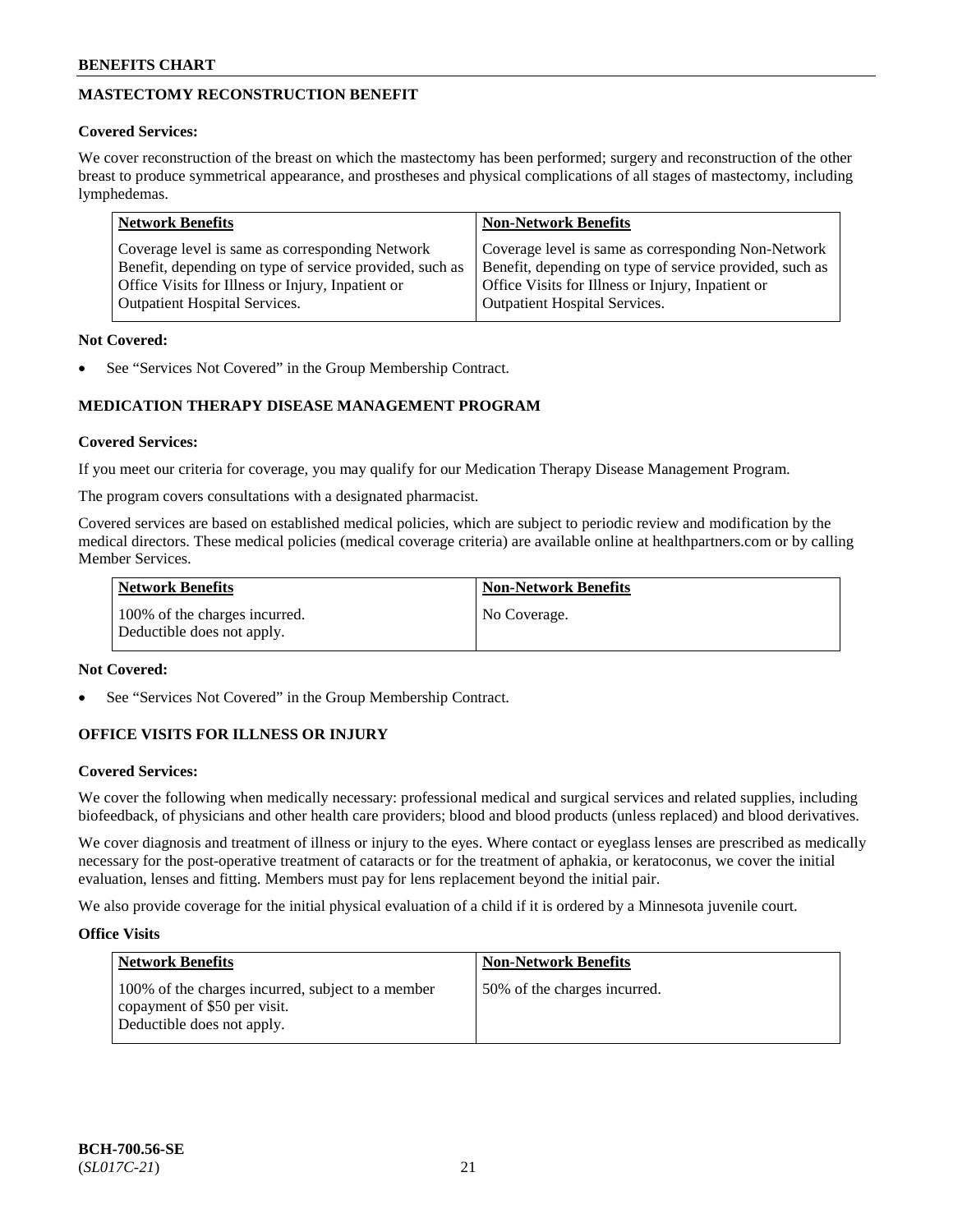### **Convenience clinics**

| <b>Network Benefits</b>                                                                                         | <b>Non-Network Benefits</b>  |
|-----------------------------------------------------------------------------------------------------------------|------------------------------|
| 100% of the charges incurred, subject to a member<br>copayment of \$25 per visit.<br>Deductible does not apply. | 50% of the charges incurred. |

# **Scheduled telephone visits**

| <b>Network Benefits</b>                                                                                         | <b>Non-Network Benefits</b>  |
|-----------------------------------------------------------------------------------------------------------------|------------------------------|
| 100% of the charges incurred, subject to a member<br>copayment of \$25 per visit.<br>Deductible does not apply. | 50% of the charges incurred. |

# **E-visits**

### **Access to online care through virtuwell at [virtuwell.com](https://www.virtuwell.com/)**

| <b>Network Benefits</b>                                     | <b>Non-Network Benefits</b> |
|-------------------------------------------------------------|-----------------------------|
| 100% of the charges incurred.<br>Deductible does not apply. | Not Applicable.             |

# **All other E-visits**

| <b>Network Benefits</b>                                                                                         | <b>Non-Network Benefits</b>  |
|-----------------------------------------------------------------------------------------------------------------|------------------------------|
| 100% of the charges incurred, subject to a member<br>copayment of \$25 per visit.<br>Deductible does not apply. | 50% of the charges incurred. |

# **Injections administered in a physician's office, other than immunizations**

#### **Allergy injections**

| <b>Network Benefits</b>                                                                                                  | <b>Non-Network Benefits</b>  |
|--------------------------------------------------------------------------------------------------------------------------|------------------------------|
| 100% of the charges incurred, subject to a member<br>copayment of \$2 per date of service.<br>Deductible does not apply. | 50% of the charges incurred. |

#### **All other injections**

| <b>Network Benefits</b>                                                                                                  | <b>Non-Network Benefits</b>  |
|--------------------------------------------------------------------------------------------------------------------------|------------------------------|
| 100% of the charges incurred, subject to a member<br>copayment of \$2 per date of service.<br>Deductible does not apply. | 50% of the charges incurred. |

# **Not Covered:**

- Court ordered treatment, except as described in this Benefits Chart under "Mental Health Services" and "Office Visits for Illness or Injury" or as otherwise required by law.
- See "Services Not Covered" in the Group Membership Contract.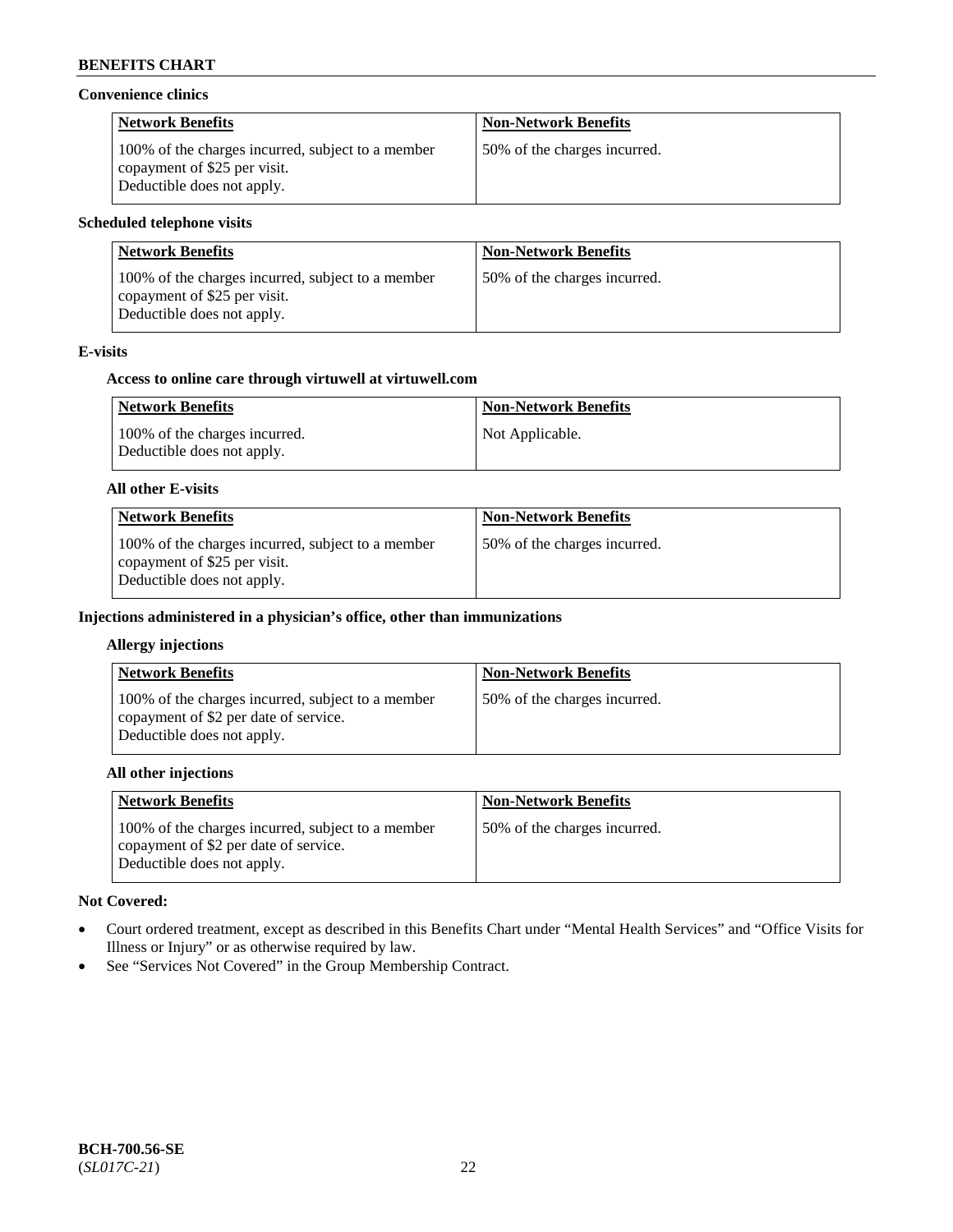# **PEDIATRIC AUTOIMMUNE NEUROPSYCHIATRIC DISORDERS ASSOCIATED WITH STREPTOCOCCAL INFECTIONS (PANDAS) AND PEDIATRIC ACUTE-ONSET NEUROPSYCHIATRIC SYNDROME (PANS) TREATMENT**

### **Definitions:**

**Pediatric acute-onset neuropsychiatric syndrome.** This means a class of acute-onset obsessive compulsive or tic disorders or other behavioral changes presenting in children and adolescents that are not otherwise explained by another known neurologic or medical disorder.

**Pediatric autoimmune neuropsychiatric disorders associated with streptococcal infections.** This means a condition in which a streptococcal infection in a child or adolescent causes the abrupt onset of clinically significant obsessions, compulsions, tics, or other neuropsychiatric symptoms or behavioral changes, or a relapsing and remitting course of symptom severity.

#### **Covered Services:**

We cover treatment for pediatric autoimmune neuropsychiatric disorders associated with streptococcal infections (PANDAS) and for treatment for pediatric acute-onset neuropsychiatric syndrome (PANS). Treatments that must be covered under this section must be recommended by the member's licensed health care professional and include but are not limited to antibiotics, medication and behavioral therapies to manage neuropsychiatric symptoms, plasma exchange, and immunoglobulin.

| <b>Network Benefits</b>                                 | <b>Non-Network Benefits</b>                             |
|---------------------------------------------------------|---------------------------------------------------------|
| Coverage level is same as corresponding Network         | Coverage level is same as corresponding Non-Network     |
| Benefit, depending on type of service provided, such as | Benefit, depending on type of service provided, such as |
| Office Visits for Illness or Injury, Inpatient or       | Office Visits for Illness or Injury, Inpatient or       |
| <b>Outpatient Hospital Services.</b>                    | <b>Outpatient Hospital Services.</b>                    |

#### **Not Covered:**

See "Services Not Covered" in the Group Membership Contract.

# **PEDIATRIC EYEWEAR**

#### **Covered Services:**

We cover pediatric eyewear for children, subject to our medical coverage criteria. This provision will continue until the end of the month in which the child turns age 19. These medical policies (medical coverage criteria) are available by calling Member Services or logging on to your "*my*HealthPartners" account at [healthpartners.com.](https://www.healthpartners.com/hp/index.html)

| Network Benefits             | <b>Non-Network Benefits</b> |
|------------------------------|-----------------------------|
| 70% of the charges incurred. | No Coverage.                |

Limited to one pair of eyeglasses (lenses and frames) or one pair of contact lenses per benefit year.

#### **Not Covered:**

- Replacement of eyeglasses or contact lenses due to loss or theft.
- See "Services Not Covered" in the Group Membership Contract.

# **PHYSICAL THERAPY, OCCUPATIONAL THERAPY AND SPEECH THERAPY**

#### **Covered Services:**

We cover the following physical therapy, occupational therapy and speech therapy services:

- rehabilitative care to correct the effects of illness or injury;
- habilitative care rendered for congenital, developmental or medical conditions which have significantly limited the successful initiation of normal speech and normal motor development.

Massage therapy which is performed in conjunction with other treatment/modalities by a physical occupational therapist, is part of a prescribed treatment plan and is not billed separately is covered.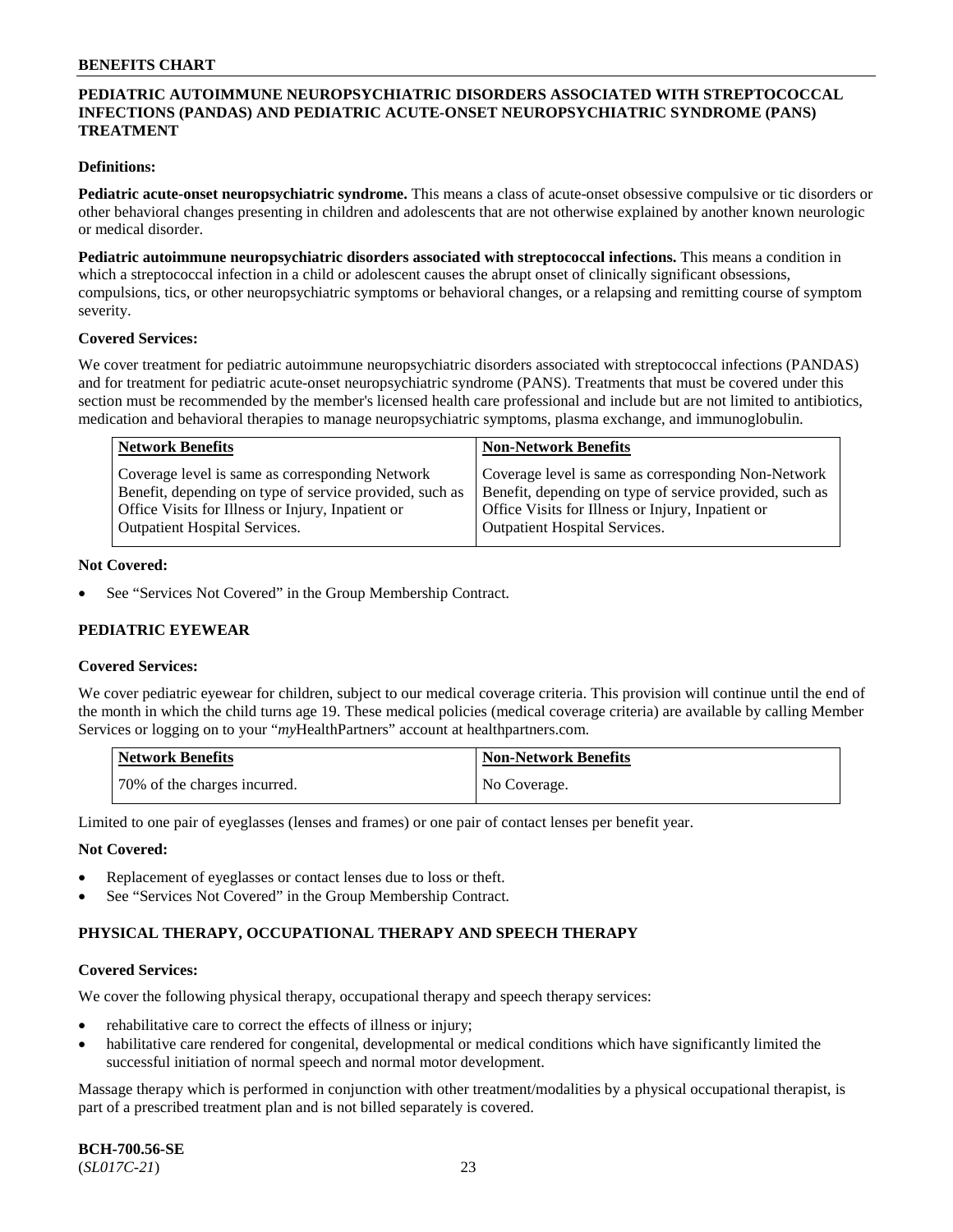We cover services provided in a clinic. We also cover physical therapy provided in an outpatient hospital facility. To see the benefit level for inpatient hospital or skilled nursing facility services, see benefits under Inpatient Hospital and Skilled Nursing Facility Services.

# **Rehabilitative Care**

| <b>Network Benefits</b>                                    | <b>Non-Network Benefits</b>                                                               |
|------------------------------------------------------------|-------------------------------------------------------------------------------------------|
| 100% of the charges incurred, subject to a member          | 50% of the charges incurred.                                                              |
| copayment of \$50 per visit.<br>Deductible does not apply. | Physical and Occupational Therapy combined are<br>limited to 20 visits per calendar year. |
|                                                            | Speech Therapy is limited to 20 visits per calendar year.                                 |

# **Habilitative Care**

| <b>Network Benefits</b>                           | <b>Non-Network Benefits</b>                        |
|---------------------------------------------------|----------------------------------------------------|
| 100% of the charges incurred, subject to a member | 50% of the charges incurred.                       |
| copayment of \$50 per visit.                      | Physical, Occupational and Speech Therapy combined |
| Deductible does not apply.                        | are limited to 20 visits per calendar year.        |

#### **Not Covered:**

- Massage therapy for the purpose of comfort or convenience of the member.
- See "Services Not Covered" in the Group Membership Contract.

# **PORT WINE STAIN REMOVAL SERVICES**

#### **Covered Services:**

We cover port wine stain removal services.

| <b>Network Benefits</b>                                | <b>Non-Network Benefits</b>                                  |
|--------------------------------------------------------|--------------------------------------------------------------|
| Coverage level is same as corresponding Network        | Coverage level is same as corresponding Non-Network          |
| Benefit, depending on type of service provided such as | Benefit, depending on type of service provided, such as      |
| Office Visits for Illness or Injury, Inpatient or      | Office Visits for Illness or Injury, Inpatient or Outpatient |
| <b>Outpatient Hospital Services.</b>                   | <b>Hospital Services.</b>                                    |

# **Not Covered:**

• See "Services Not Covered" in the Group Membership Contract.

# **PRESCRIPTION DRUG SERVICES**

# **Covered Services:**

We cover prescription drugs and medications that can be self-administered or are administered in a physician's office. We cover off-label use of formulary drugs to treat cancer if the drug is recognized for the treatment of cancer in any authoritative compendia used by the Medicare program.

We cover orally administered anticancer drugs at the applicable benefit level under outpatient drugs below. We are in compliance with Minnesota Statute 62A.3075 because we do not cover orally administered anticancer drugs under our specialty drug benefit.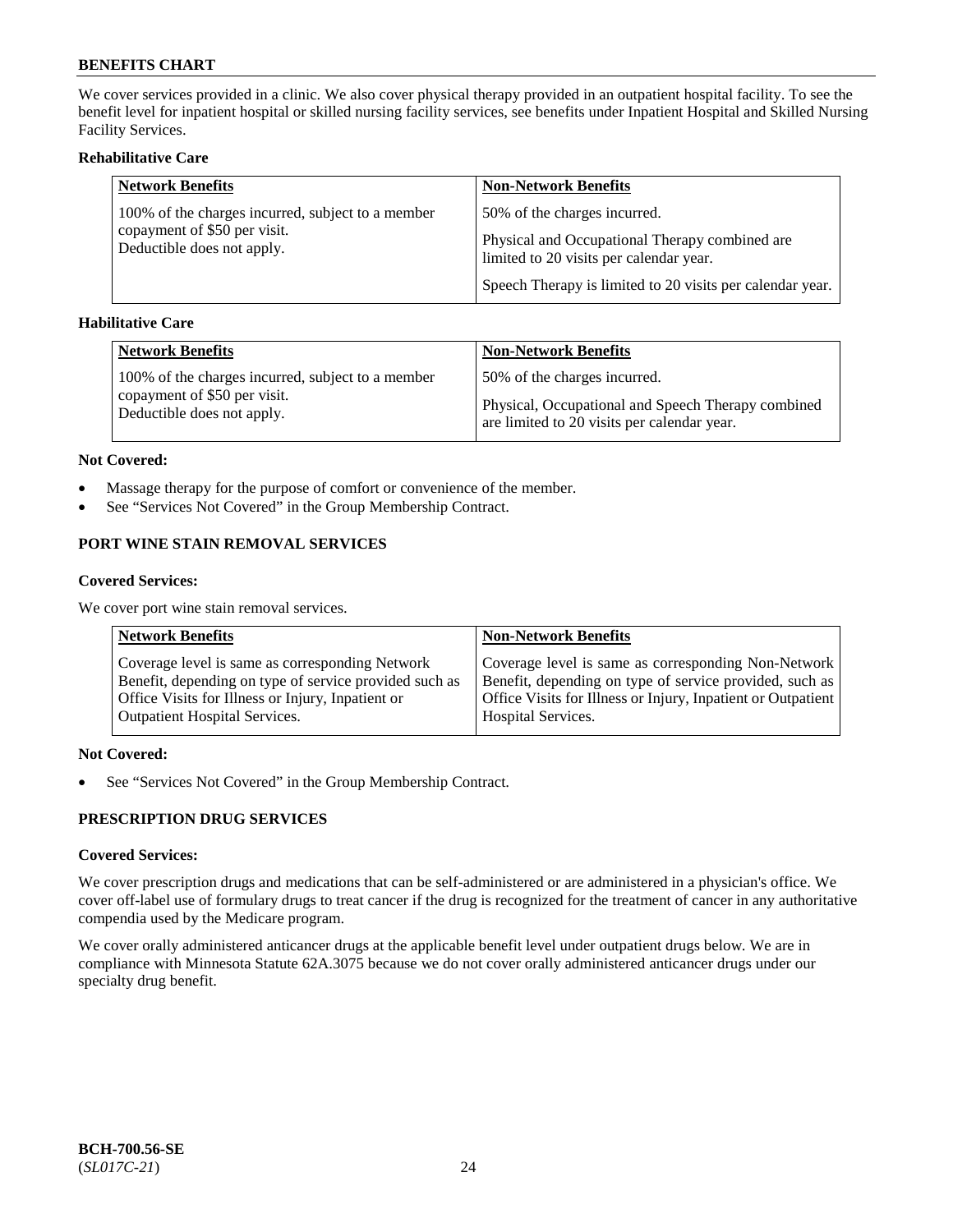We will refill a prescription for eye drops covered under this Benefits Chart if the member requests a refill and original prescription specified that additional quantities would be needed, providing the refill request does not exceed the quantities needed, and the following conditions are met:

- If the member requests a 30-day refill supply, the request must be made between 21 and 30 days of the later of (a) the original date that the prescription was distributed to the member or (b) the date that the most recent refill was distributed to the member; or
- If the member requests a 90-day refill supply, the request must be made between 75 and 90 days of the later of (a) the original date that the prescription was distributed to the member or (b) the date that the most recent refill was distributed to the member.

A licensed pharmacist may prescribe and dispense self-administered hormonal contraceptives, nicotine replacement medications, and opiate antagonists for the treatment of an acute opiate overdose in accordance with section 151.37, subdivision 14, 15, or 16, under the same terms of coverage that would apply had the prescription drug been prescribed by a licensed physician, physician assistant, or advanced practice nurse practitioner. If the plan excludes coverage for selfadministered hormonal contraceptives, they will not be covered under this provision.

# **For Network Benefits, drugs and medications must be obtained at a Network Pharmacy.**

# **Outpatient drugs (except as specified below)**

| <b>Network Benefits</b>                                                                                          | <b>Non-Network Benefits</b>  |
|------------------------------------------------------------------------------------------------------------------|------------------------------|
| 100% of the charges incurred, subject to a member<br>copayment of \$5 for generic low cost formulary<br>drugs.   | 50% of the charges incurred. |
| 100% of the charges incurred, subject to a member<br>copayment of \$25 for generic high cost formulary<br>drugs. |                              |
| 100% of the charges incurred, subject to a member<br>copayment of \$60 for brand name formulary drugs.           |                              |
| In no event will your cost for a formulary insulin drug<br>exceed \$25.                                          |                              |
| Non-formulary drugs are covered at 100% of the<br>charges incurred, subject to a member copayment of<br>\$150.   |                              |
| Deductible does not apply.                                                                                       |                              |

**Cost-Sharing Limits for Insulin:** We are required to limit your cost-sharing on prescription insulin to no more than the net price of the prescription insulin drug. This requirement applies at the point of sale, including deductible payments and the costsharing amounts charged once the deductible is met.

**Cost-sharing.** This means a deductible payment, copayment, or coinsurance amount that you must pay for covered prescription insulin in accordance with the terms and conditions of this health plan.

**Net price.** This means our cost for prescription insulin, including any rebates or discounts received by or accrued directly or indirectly to us from a drug manufacturer or pharmacy benefit manager.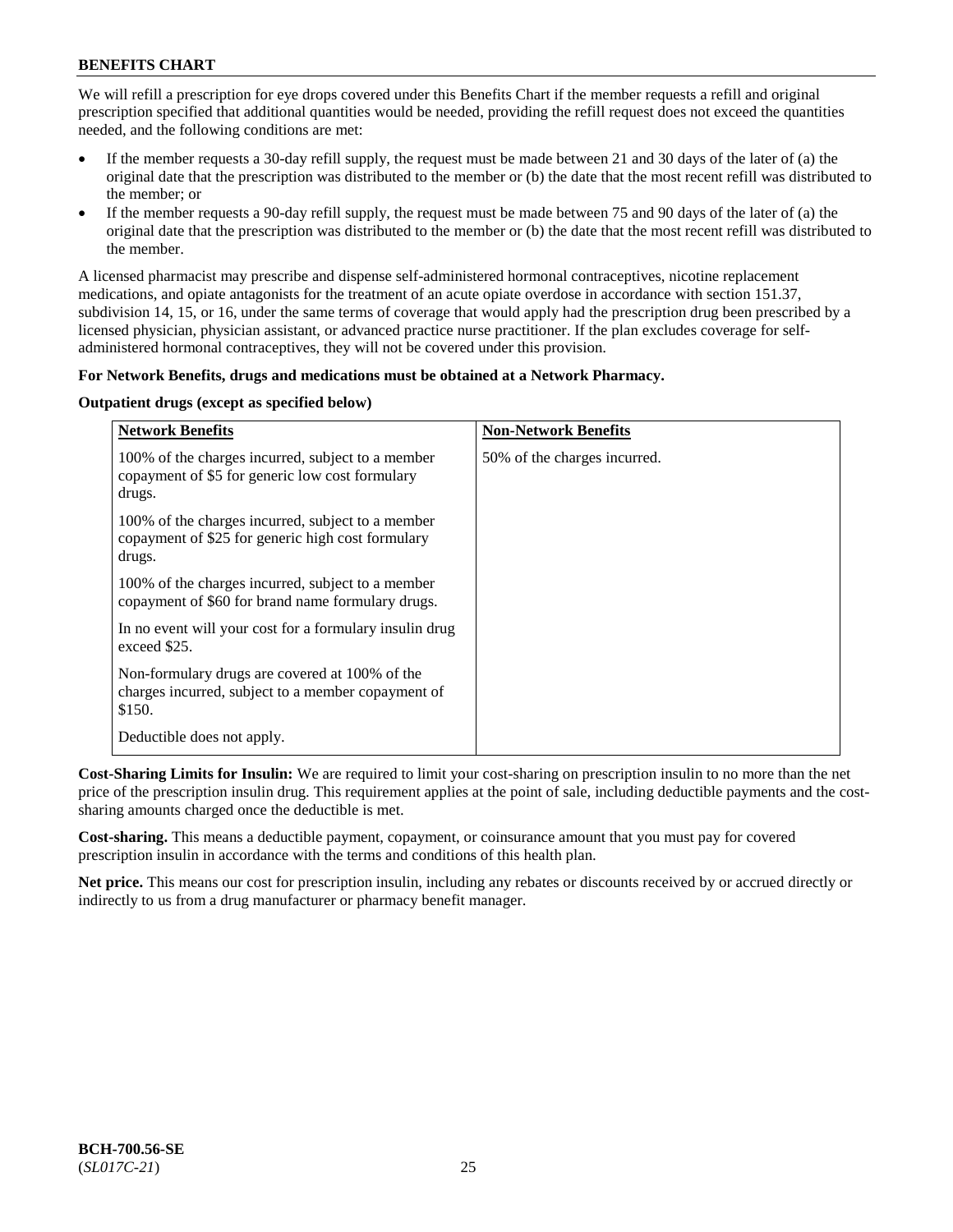# **Mail order drugs**

| <b>Network Benefits</b>                                                                                                                                                                                                    | <b>Non-Network Benefits</b>           |
|----------------------------------------------------------------------------------------------------------------------------------------------------------------------------------------------------------------------------|---------------------------------------|
| For your convenience, you may also get up to a 93-day<br>supply of outpatient prescription drugs that can be self-<br>administered through the designated mail order service.                                              | See Network Mail Order Drugs benefit. |
| New prescriptions to treat certain chronic conditions<br>and trial drugs will be limited to quantity limits<br>described at the end of this section. You will have to<br>pay one copayment for your initial 31-day supply. |                                       |
| Specialty Drugs are not available through the mail order<br>service.                                                                                                                                                       |                                       |

# **Tobacco cessation drugs are covered for all FDA – approved tobacco cessation drugs for a minimum of 90 days**

| Network Benefits                                            | <b>Non-Network Benefits</b>   |
|-------------------------------------------------------------|-------------------------------|
| 100% of the charges incurred.<br>Deductible does not apply. | 150% of the charges incurred. |

#### **Specialty Drugs that are self-administered**

| <b>Network Benefits</b>                                                                                                                    | <b>Non-Network Benefits</b> |
|--------------------------------------------------------------------------------------------------------------------------------------------|-----------------------------|
| 80% of the charges incurred.<br>Deductible does not apply.                                                                                 | No Coverage.                |
| For Network Benefits, specialty drugs are limited to<br>drugs on the specialty drug list and must be obtained<br>from a designated vendor. |                             |

#### **Drugs for the treatment of growth deficiency**

| <b>Network Benefits</b>                                                                                                                            | <b>Non-Network Benefits</b>  |
|----------------------------------------------------------------------------------------------------------------------------------------------------|------------------------------|
| 70% of the charges incurred.<br>Deductible does not apply.                                                                                         | 50% of the charges incurred. |
| For Network Benefits, growth deficiency drugs are<br>limited to drugs on the specialty drug list and must be<br>obtained from a designated vendor. |                              |

#### **Contraceptive drugs**

| <b>Network Benefits</b>                                                                                                                                        | <b>Non-Network Benefits</b>  |
|----------------------------------------------------------------------------------------------------------------------------------------------------------------|------------------------------|
| 100% of the charges incurred for formulary drugs.<br>Deductible does not apply.                                                                                | 50% of the charges incurred. |
| If a physician requests that a non-formulary<br>contraceptive drug be dispensed as written the drug will<br>be covered at 100%, not subject to the deductible. |                              |

# **Limitations:**

- Certain drugs may require prior authorization as indicated on the formulary. HealthPartners may require prior authorization for the drug and also the site where the drug will be provided. Certain drugs are subject to our utilization review process and quantity limits, as indicated on our formulary.
- Certain non-formulary drugs require prior authorization. In addition, certain drugs may be subject to any quantity limits applied as part of our trial program.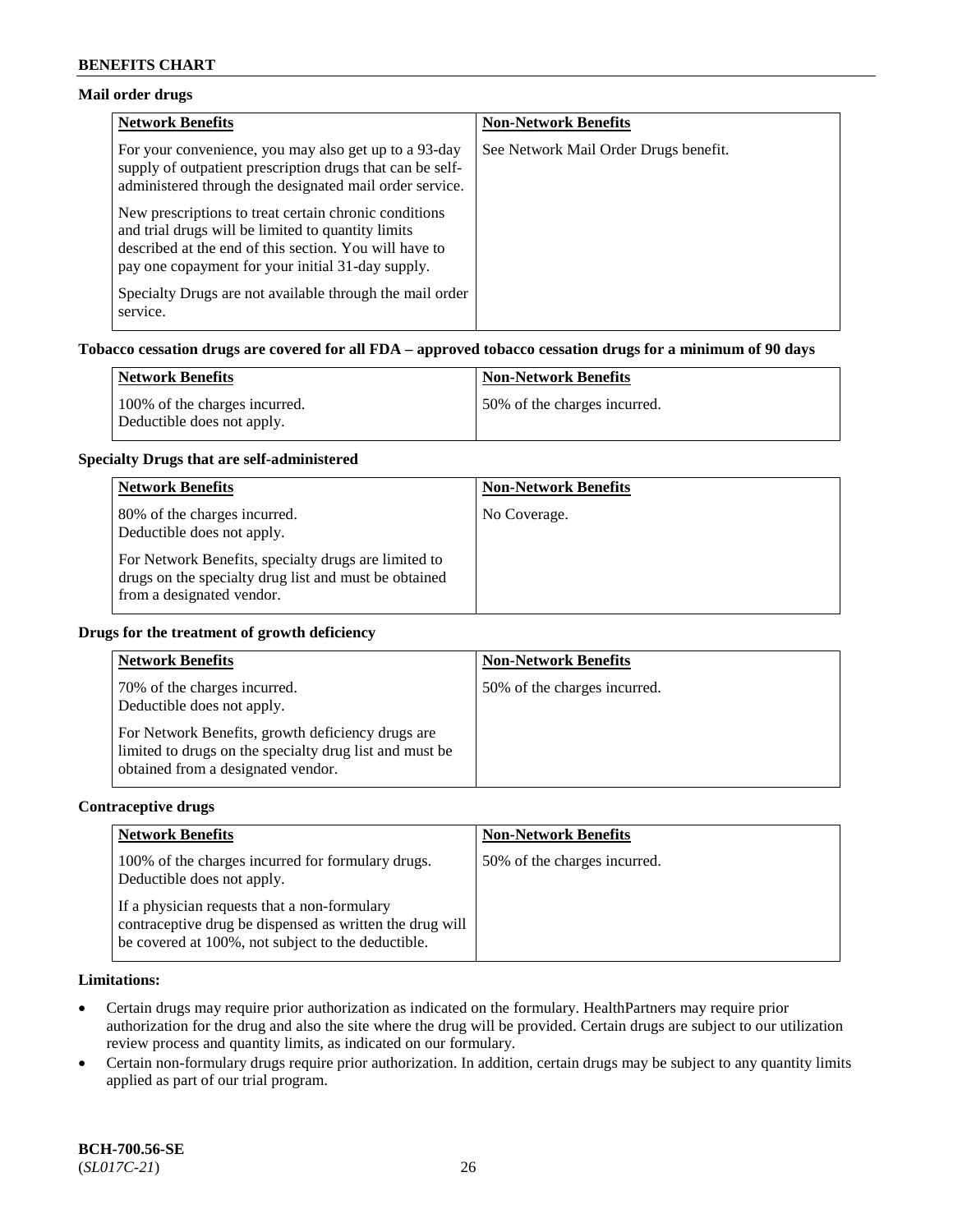- If a member requests a brand name drug when there is a generic equivalent, the brand name drug will be covered up to the charge that would apply to the generic drug, minus any required copayment. If a physician requests that a brand name drug be dispensed as written, the drug will be paid at the non-formulary benefit.
- We may require members to try over-the-counter (OTC) drug alternatives before approving more costly formulary prescription drugs.
- Unless otherwise specified in the "Prescription Drug Services" section, you may receive up to a 31-day supply per prescription.
- A 93-day supply will be covered and dispensed only at pharmacies that participate in our extended day supply program
- New prescriptions to treat certain chronic conditions are limited to a 31-day supply.
- No more than a 31-day supply of Specialty Drugs will be covered and dispensed at a time, unless it's a manufacturer supplied drug that cannot be split that supplies the member with more than a 31-day supply.
- The member copayment for a drug will not exceed the cost of the drug.
- If a member copayment is required, you must pay one member copayment for each 31-day supply, or portion thereof.

# **Not Covered:**

- Replacement of prescription drugs, medications, equipment and supplies due to loss, damage or theft.
- Nonprescription (over the counter) drugs or medications, including, but not limited to, vitamins, supplements, homeopathic remedies, and non-FDA approved drugs unless listed on the formulary and prescribed by a physician or legally authorized health care provider under applicable state and federal law. We cover off-label use of drugs to treat cancer as specified in the "Prescription Drug Services" section of this Benefits Chart. This exclusion does not include over-the-counter contraceptives for women as allowed under the Affordable Care Act when the member obtains a prescription for the item. In addition, if the member obtains a prescription, this exclusion does not include aspirin to prevent cardiovascular disease for men and women of certain ages; folic acid supplements for women who may become pregnant; fluoride chemoprevention supplements for children without fluoride in their water source; and iron supplements for children ages 6-12 who are at risk of anemia.
- Drugs on the Excluded Drug List. The Excluded Drug List includes select drugs within a therapy class that are not eligible for coverage. This includes drugs that may be excluded for certain indications. However, you may request coverage for a drug on the Excluded Drug List by requesting an exception to the formulary under the formulary exception process described in the definition of formulary in this Benefits Chart. The Excluded Drug List is available at [healthpartners.com](http://www.healthpartners.com/)
- Drugs that are newly approved by the FDA until they are reviewed and approved by HealthPartners Pharmacy and Therapeutics Committee. However, you may request coverage for a drug that is newly approved by the FDA by requesting an exception to the formulary under the formulary exception process described in the definition of formulary in the Benefits Chart.
- All drugs used for sexual dysfunction.
- All drugs for the treatment of infertility.
- Medical cannabis.
- Medical devices approved by the FDA will not be covered under the "Prescription Drug Services" section unless they are on our formulary. Covered medical devices are generally submitted and reimbursed under your medical benefits.
- See "Services Not Covered" in the Group Membership Contract.

# **PREVENTIVE SERVICES**

# **Applicable Definitions:**

**Routine Preventive Services** are routine healthcare services that include screenings, check-ups and counseling to prevent illness, disease or other health problems before symptoms occur.

**Diagnostic Services** are services to help a provider understand your symptoms, diagnose illness and decide what treatment may be needed. They may be the same services that are listed as preventive services, but they are being used as diagnostic services. Your provider will determine if these services are preventive or diagnostic. These services are not preventive if received as part of a visit to diagnose, manage or maintain an acute or chronic medical condition, illness or injury. When that occurs, unless otherwise indicated below, standard deductibles, copayments or coinsurance apply.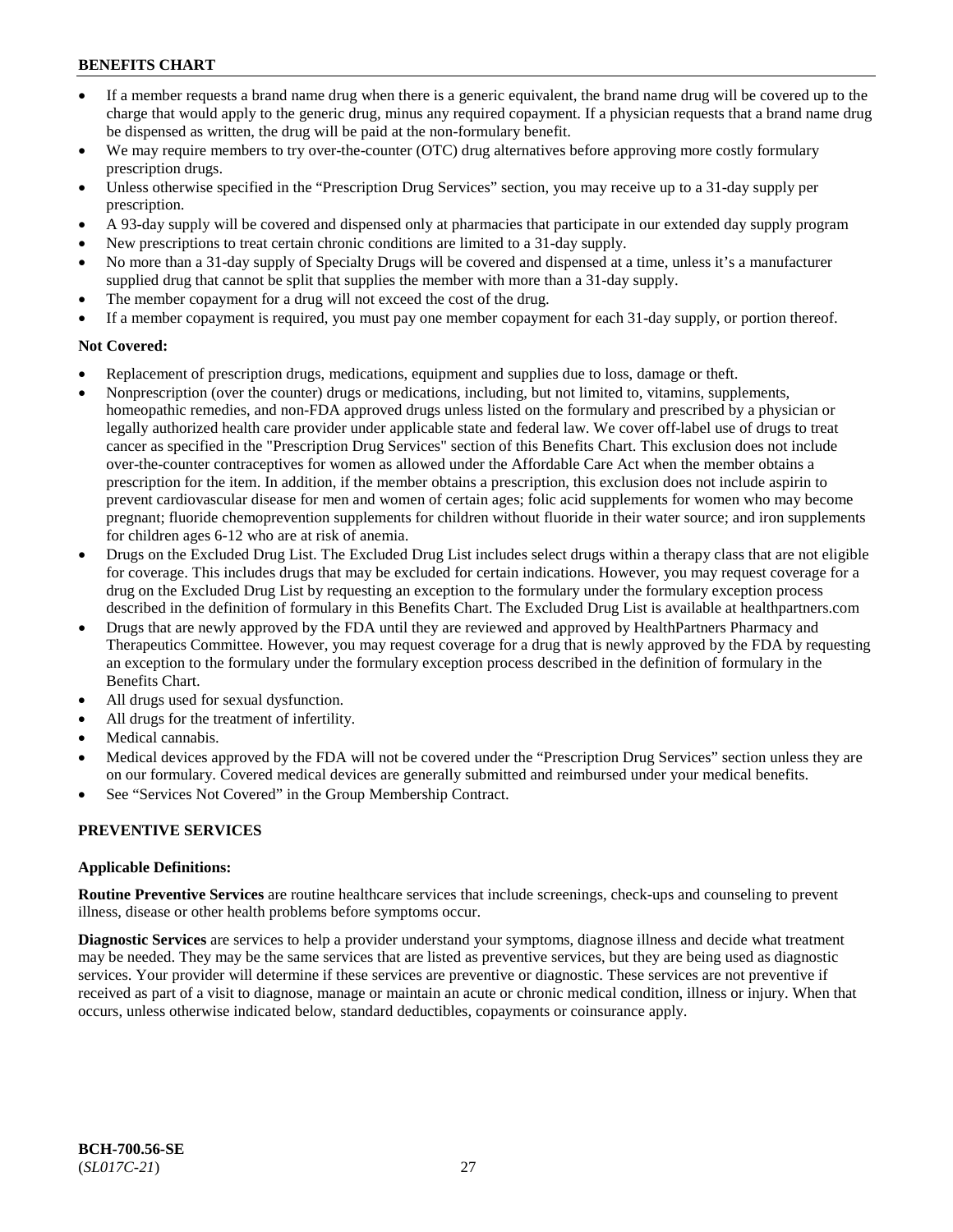# **Covered Services:**

We cover preventive services that meet any of the requirements under the Affordable Care Act (ACA) shown in the bulleted items below. These preventive services are covered at 100% under the network benefits with no deductible, copayments or coinsurance. (If a preventive service is not required by the ACA and it is covered at a lower benefit level or if a group qualifies for an exemption or accommodation for certain benefits under the ACA, it will be specified below). Preventive benefits mandated under the ACA are subject to periodic review and modification. Changes would be effective in accordance with the federal rules. Preventive services mandated by the ACA include:

- Evidence-based items or services that have in effect a rating of A or B in the current recommendations of the United States Preventive Services Task Force with respect to the individual;
- Immunizations for routine use in children, adolescents, and adults that have in effect a recommendation from the Advisory Committee on Immunization Practices of the Centers for Disease Control and Prevention with respect to the individual;
- With respect to infants, children, and adolescents, evidence-informed preventive care and screenings provided for in comprehensive guidelines supported by the Health Resources and Services Administration; and
- With respect to women, preventive care and screenings provided for in comprehensive guidelines supported by the Health Resources and Services Administration.

Covered services are based on established medical policies, which are subject to periodic review and modification by the medical or dental directors. These medical policies (medical coverage criteria) are available by calling Member Services, or logging on to your "*my*HealthPartners" account at [healthpartners.com.](http://www.healthpartners.com/)

A complete list of preventive care services recommended under the U.S. Preventive Task Force (USPSTF) is available online at [uspreventiveservicestaskforce.org/Page/Name/uspstf-a-and-b-recommendations.](https://www.uspreventiveservicestaskforce.org/Page/Name/uspstf-a-and-b-recommendations-by-date/)

HHS: [healthcare.gov/coverage/preventive-care-benefits](https://www.healthcare.gov/coverage/preventive-care-benefits/)

CDC: [cdc.gov/vaccines/schedules/index.html](https://www.cdc.gov/vaccines/schedules/index.html)

# **ACA and state mandated preventive services are covered as follows:**

**Routine health exams and periodic health assessments.** A physician or health care provider will counsel you as to how often health assessments are needed based on age, sex and health status. This includes screening for tobacco use, at least two tobacco cessation attempts per year (for those who use tobacco products), all FDA approved tobacco cessation medications including over-the-counter drugs (as shown in the "Prescription Drug Services" Section) and at least four counseling sessions of at least ten minutes each for tobacco cessation.

| Network Benefits                                            | <b>Non-Network Benefits</b>  |
|-------------------------------------------------------------|------------------------------|
| 100% of the charges incurred.<br>Deductible does not apply. | 50% of the charges incurred. |

**Child health supervision services**. This includes pediatric preventive services, such as fluoride chemoprevention for children without fluoride in their water source, newborn screenings, appropriate immunizations, developmental assessments and laboratory services appropriate to the age of the child from birth to 72 months, and appropriate immunizations until the end of the month in which the child turns 19, as defined by the Standards of Child Health Care issued by the American Academy of Pediatrics. We cover at least five child health supervision visits from birth to 12 months, three child health supervision visits from 12 months to 24 months, once a year from 24 months to 72 months.

| <b>Network Benefits</b>                                     | <b>Non-Network Benefits</b>  |
|-------------------------------------------------------------|------------------------------|
| 100% of the charges incurred.<br>Deductible does not apply. | 50% of the charges incurred. |

**Routine prenatal care and exams.** This includes the comprehensive package of medical and psychosocial support provided throughout a pregnancy, including risk assessment, serial surveillance, prenatal education, and use of specialized skills and technology when needed, as defined by Standards for Obstetric-Gynecologic Services issued by the American College of Obstetricians and Gynecologists.

| Network Benefits                                            | <b>Non-Network Benefits</b>  |
|-------------------------------------------------------------|------------------------------|
| 100% of the charges incurred.<br>Deductible does not apply. | 50% of the charges incurred. |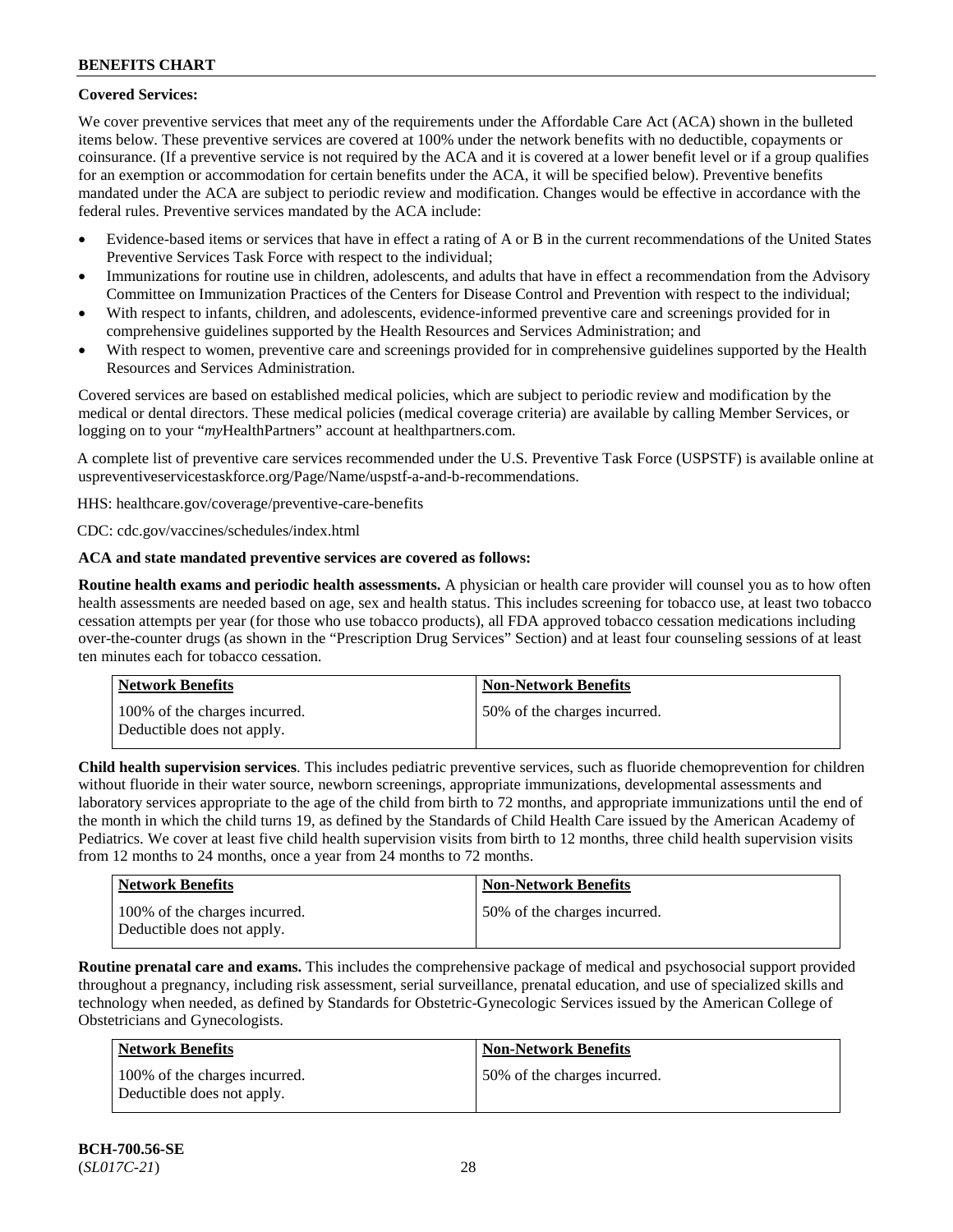**Routine postnatal care.** This includes health exams, assessments, education and counseling relating to the period immediately after childbirth

| Network Benefits                                            | <b>Non-Network Benefits</b>  |
|-------------------------------------------------------------|------------------------------|
| 100% of the charges incurred.<br>Deductible does not apply. | 50% of the charges incurred. |

**Routine screening procedures for cancer.** This includes colorectal screening or other cancer screenings recommended by the USPSTF with an A or B rating. Women's preventive health services below describes additional routine screening procedures for cancer.

| <b>Network Benefits</b>                                     | <b>Non-Network Benefits</b>  |
|-------------------------------------------------------------|------------------------------|
| 100% of the charges incurred.<br>Deductible does not apply. | 50% of the charges incurred. |

**Professional voluntary family planning services.** This includes services to prevent or delay a pregnancy, including counseling and education. Services must be provided by a licensed provider.

| Network Benefits                                            | <b>Non-Network Benefits</b> |
|-------------------------------------------------------------|-----------------------------|
| 100% of the charges incurred.<br>Deductible does not apply. | See Network Benefits.       |

# **Adult immunizations**

| <b>Network Benefits</b>                                     | <b>Non-Network Benefits</b>  |
|-------------------------------------------------------------|------------------------------|
| 100% of the charges incurred.<br>Deductible does not apply. | 50% of the charges incurred. |

**Women's preventive services.**This includes mammograms\*, screenings for cervical cancer (pap smears), breast pumps, human papillomavirus (HPV) testing; counseling for sexually transmitted infections, counseling and screening for human immunodeficiency virus (HIV), and all FDA approved contraceptive methods as prescribed by a doctor, sterilization procedures, education and counseling (see the "Prescription Drug Services" section for coverage of oral contraceptive drugs). For women whose family history is associated with an increased risk for BRCA1 or BRCA2 gene mutations, we cover genetic counseling and BRCA screening without cost sharing, if appropriate and as determined by a physician

**\***Preventive mammogram screening includes digital breast tomosynthesis (3D mammograms) for members at risk for breast cancer.

"At risk for breast cancer" means: (1) having a family history with one or more first- or second-degree relatives with breast cancer; (2) testing positive for BRCA1 or BRCA2 mutations; (3) having heterogeneously dense breasts or extremely dense breasts based on the Breast Imaging Reporting and Data System established by the American College of Radiology; or (4) having a previous diagnosis of breast cancer.

| <b>Network Benefits</b>                                     | <b>Non-Network Benefits</b>  |
|-------------------------------------------------------------|------------------------------|
| 100% of the charges incurred.<br>Deductible does not apply. | 50% of the charges incurred. |

**Obesity screening and management.** We cover obesity screening and counseling for all ages during a routine preventive care exam. If you are age 18 or older and have a body mass index of 30 or more, we also cover intensive obesity management to help you lose weight. Your primary care doctor can coordinate these services.

| <b>Network Benefits</b>                                     | <b>Non-Network Benefits</b>  |
|-------------------------------------------------------------|------------------------------|
| 100% of the charges incurred.<br>Deductible does not apply. | 50% of the charges incurred. |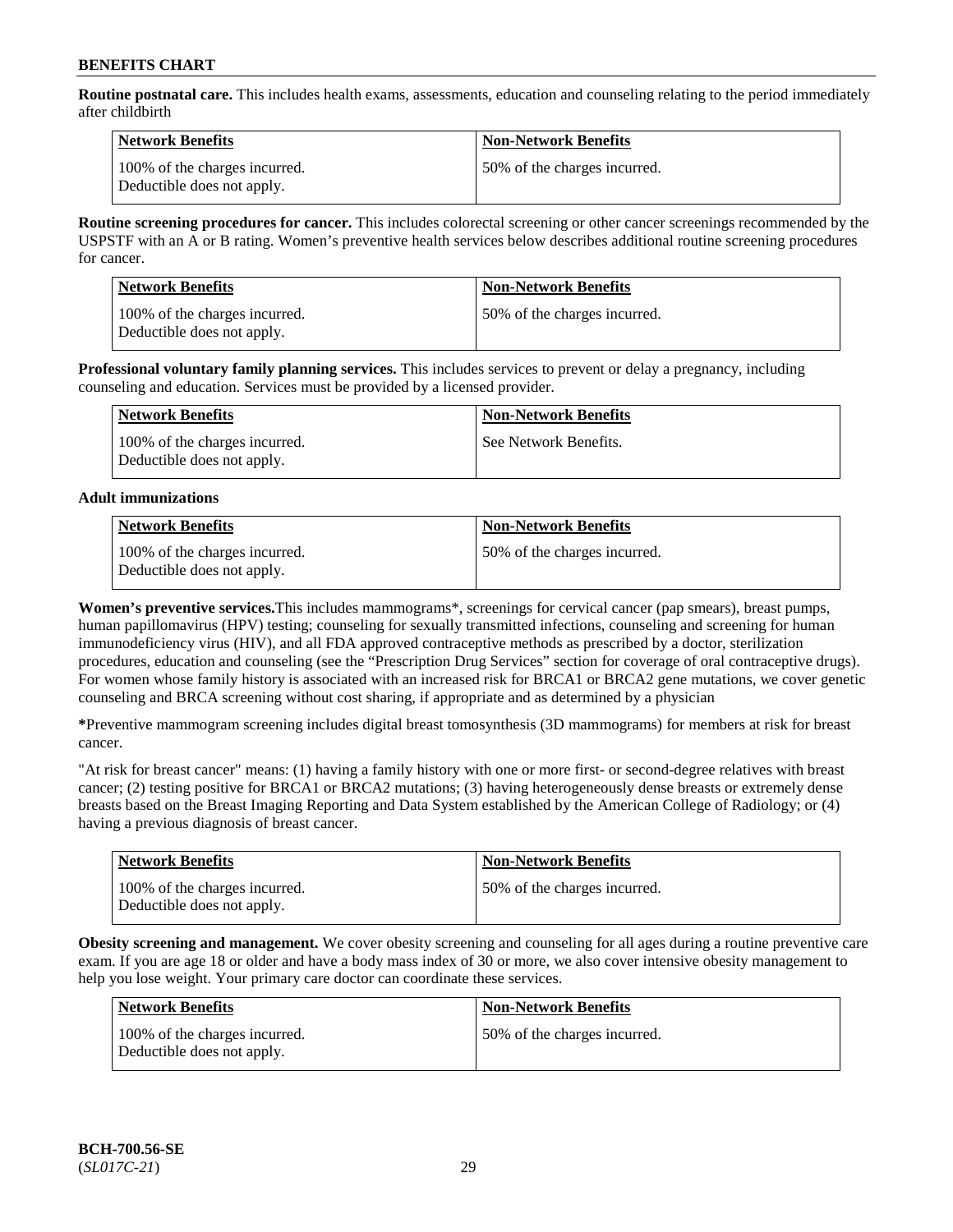**Preventive Medications.** We cover preventive medications currently recommended by USPSTF with an A or B rating if they are prescribed by your medical provider and they are listed on our formulary. Preventive medications are subject to periodic review and modification. Changes would be effective in accordance with the federal rules and reflected in our current medical coverage criteria for preventive care services.

| Network Benefits                                            | <b>Non-Network Benefits</b>  |
|-------------------------------------------------------------|------------------------------|
| 100% of the charges incurred.<br>Deductible does not apply. | 50% of the charges incurred. |

# **In addition to any ACA or state mandated preventive services referenced above, we cover the following eligible services:**

#### **Routine eye and hearing exams**

| <b>Network Benefits</b>                                     | <b>Non-Network Benefits</b>  |
|-------------------------------------------------------------|------------------------------|
| 100% of the charges incurred.<br>Deductible does not apply. | 50% of the charges incurred. |

**Ovarian cancer surveillance tests for women who are at risk.** "At risk for ovarian cancer" means (1) having a family history that includes any of the following: one or more first-degree or second-degree relatives with ovarian cancer, clusters of female relatives with breast cancer or nonpolyposis colorectal cancer; or (2) testing positive for BRCA1 or BRCA2 mutations. "Surveillance tests for ovarian cancer" means annual screening using: CA-125 serum tumor marker testing, transvaginal ultrasound, pelvic examination or other proven ovarian cancer screening tests currently being evaluated by the federal Food and Drug Administration or by the National Cancer Institute.

| <b>Network Benefits</b>                              | <b>Non-Network Benefits</b>                             |
|------------------------------------------------------|---------------------------------------------------------|
| Coverage level is same as corresponding Network      | Coverage level is same as corresponding Non-Network     |
| Benefit, depending on type of service provided, such | Benefit, depending on type of service provided, such as |
| as Diagnostic Imaging Services, Laboratory Services  | Diagnostic Imaging Services, Laboratory Services        |
| Office Visits for Illness or Injury or Preventive    | Office Visits for Illness or Injury or Preventive       |
| Services.                                            | Services.                                               |

# **Limitations:**

• Services are not preventive if received as part of a visit to diagnose, manage or maintain an acute or chronic medical condition, illness or injury. When that occurs, unless otherwise indicated above, standard deductibles, copayments or coinsurance apply.

# **Not Covered:**

See "Services Not Covered" in the Group Membership Contract.

# **SPECIFIED NON-NETWORK SERVICES**

# **Covered Services:**

We cover the following services when you elect to receive them from a non-network provider, at the same level of coverage we provide when you elect to receive the services from a network provider:

- Voluntary family planning of the conception and bearing of children.
- The provider visit(s) and test(s) necessary to make a diagnosis of infertility.
- Testing and treatment of sexually transmitted diseases (other than HIV).
- Testing for AIDS or other HIV-related conditions.

| <b>Network Benefits</b>                                                                                                                            | <b>Non-Network Benefits</b>                    |
|----------------------------------------------------------------------------------------------------------------------------------------------------|------------------------------------------------|
| Coverage level is same as corresponding Network<br>Benefit, depending on type of service provided, such as<br>Office Visits for Illness or Injury. | See Network Benefits for the services covered. |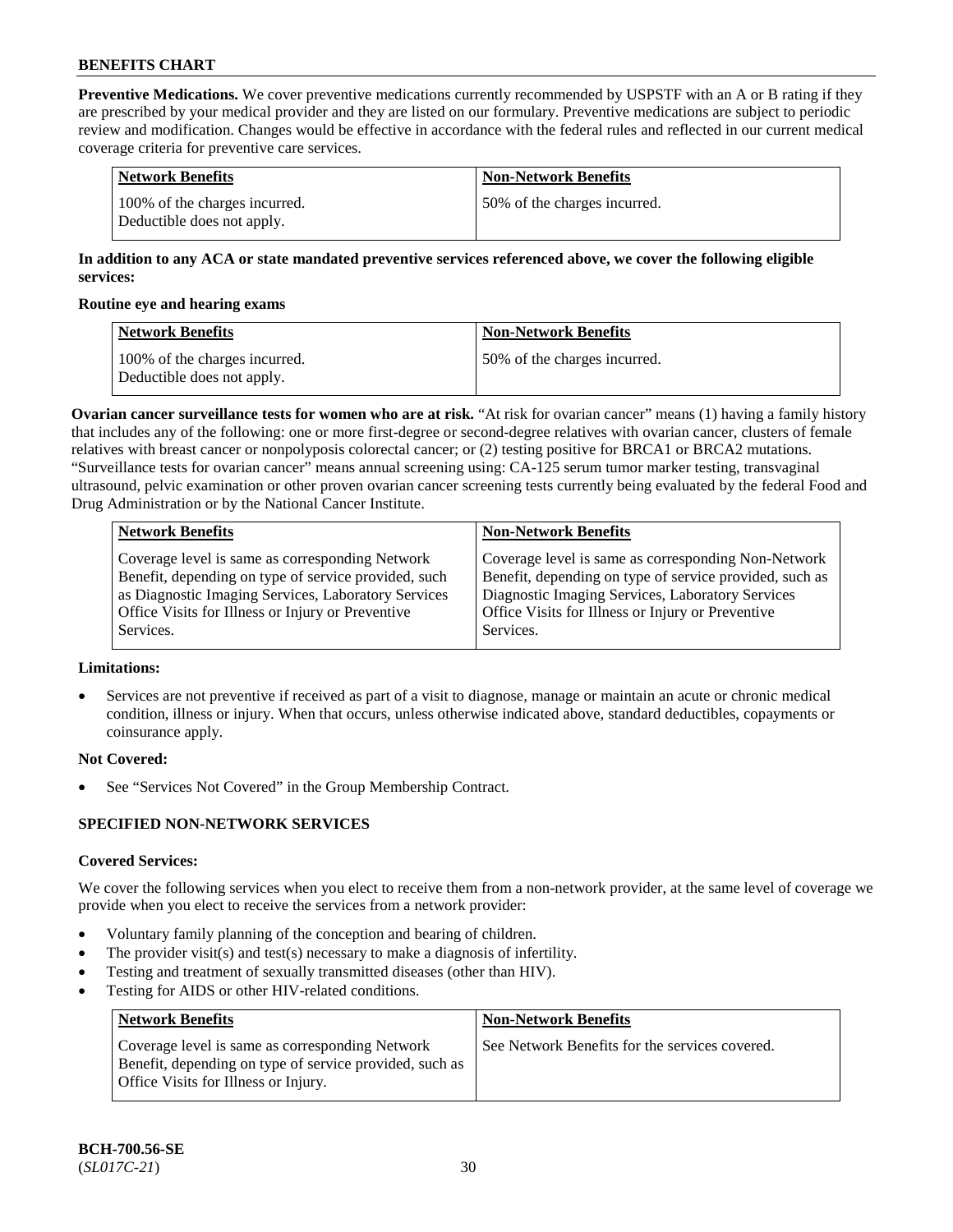# **Not Covered:**

See "Services Not Covered" in the Group Membership Contract.

# **TELEMEDICINE BENEFIT**

# **Covered Services:**

Telemedicine services are covered under this Benefits Chart, subject to our medical criteria.

| <b>Network Benefits</b>                                | <b>Non-Network Benefits</b>                            |
|--------------------------------------------------------|--------------------------------------------------------|
| Coverage level is same as corresponding Network        | Coverage level is same as corresponding Non-Network    |
| Benefit, depending upon type of service provided, such | Benefit, depending upon type of service provided, such |
| as Office Visits for Illness or Injury.                | as Office Visits for Illness or Injury.                |

#### **Not Covered:**

See "Services Not Covered" in the Group Membership Contract.

# **TRANSPLANT SERVICES**

#### **Applicable Definitions:**

**Autologous.** This is when the source of cells is from the individual's own marrow or stem cells.

**Allogeneic.** This is when the source of cells is from a related or unrelated donor's marrow or stem cells.

**Autologous Bone Marrow Transplant.** This is when the bone marrow is harvested from the individual and stored. The patient undergoes treatment which includes tumor ablation with high-dose chemotherapy and/or radiation. The bone marrow is reinfused (transplanted).

**Allogeneic Bone Marrow Transplant.** This is when the bone marrow is harvested from the related or unrelated donor and stored. The patient undergoes treatment which includes tumor ablation with high-dose chemotherapy and/or radiation. The bone marrow is reinfused (transplanted).

**Autologous/Allogeneic Stem Cell Support.** This is a treatment process that includes stem cell harvest from either bone marrow or peripheral blood, tumor ablation with high-dose chemotherapy and/or radiation, stem cell reinfusion, and related care. Autologous/allogeneic bone marrow transplantation and high dose chemotherapy with peripheral stem cell rescue/support are considered to be autologous/allogeneic stem cell support.

**Designated Transplant Center.** This is any health care provider, group or association of health care providers designated by us to provide services, supplies or drugs for specified transplants for our members.

**Transplant Services.** This is transplantation (including transplants) of the human organs or tissue listed below, including all related post-surgical treatment and drugs and multiple transplants for a related cause. Transplant services do not include other organ or tissue transplants or surgical implantation of mechanical devices functioning as a human organ, except surgical implantation of an FDA approved Ventricular Assist Device (VAD) or total artificial heart, functioning as a temporary bridge to heart transplantation.

Prior authorization is required prior to consultation to support coordination of care and benefits.

# **Covered Services:**

We cover eligible transplant services (as defined above) while you are covered under this Benefits Chart. Transplants that will be considered for coverage are limited to the following:

- Kidney transplants for end-stage disease.
- Cornea transplants for end-stage disease.
- Heart transplants for end-stage disease.
- Lung transplants or heart/lung transplants for: (1) primary pulmonary hypertension; (2) Eisenmenger's syndrome; (3) endstage pulmonary fibrosis; (4) alpha 1 antitrypsin disease; (5) cystic fibrosis; and (6) emphysema.